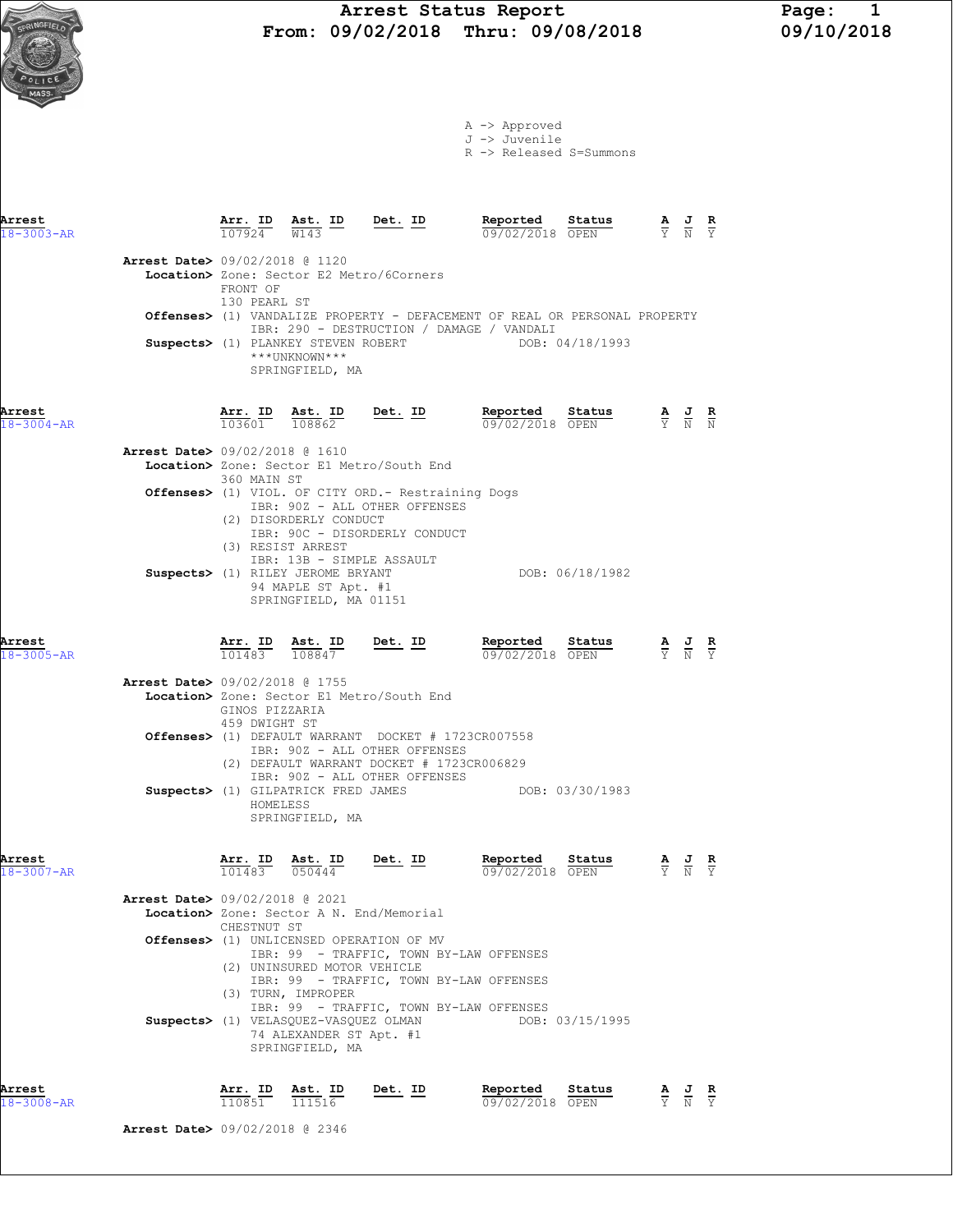## Arrest Status Report Page: 2 From: 09/02/2018 Thru: 09/08/2018 09/10/2018

|                            |                                                                                                  |                                                                                    |                                                                                                                                                                                                                                                                    | A -> Approved<br>J -> Juvenile<br>R -> Released S=Summons             |                 |                                                                                                       |  |
|----------------------------|--------------------------------------------------------------------------------------------------|------------------------------------------------------------------------------------|--------------------------------------------------------------------------------------------------------------------------------------------------------------------------------------------------------------------------------------------------------------------|-----------------------------------------------------------------------|-----------------|-------------------------------------------------------------------------------------------------------|--|
|                            | Location> Zone: Sector H1 Forest Park<br>73 BEAUMONT ST<br>Suspects> (1) MELENDEZ ORLANDO        | 282 CENTRAL ST<br>SPRINGFIELD, MA                                                  | <b>Offenses&gt;</b> (1) Violation of a Harassment Prevention Order (HPO)<br>IBR: 90Z - ALL OTHER OFFENSES                                                                                                                                                          |                                                                       | DOB: 03/04/1997 |                                                                                                       |  |
| Arrest<br>$18 - 3010 - AR$ |                                                                                                  |                                                                                    | $\frac{\texttt{Arr.}}{\texttt{B}387}$ ID $\frac{\texttt{Ast.}}{\texttt{L}287}$ ID Det. ID                                                                                                                                                                          | <b>Reported Status A J R</b> 09/03/2018 OPEN $\frac{1}{Y}$ <b>N N</b> |                 |                                                                                                       |  |
|                            | <b>Arrest Date&gt;</b> 09/03/2018 @ 1409<br>N SECTOR<br>65 STUART ST                             |                                                                                    | Location> Zone: Sector G1 P.P./Boston Rd.                                                                                                                                                                                                                          |                                                                       |                 |                                                                                                       |  |
|                            | Offenses> (1) A&B WITH DANGEROUS WEAPON<br>Suspects> (1) CONNORS CARL                            | 48 ELMER DR<br>CHICOPEE, MA                                                        | IBR: 13A - AGGRAVATED ASSAULT                                                                                                                                                                                                                                      |                                                                       | DOB: 03/26/2000 |                                                                                                       |  |
| Arrest<br>18-3011-AR       |                                                                                                  | $\frac{\texttt{Arr.}}{054983}$ $\frac{\texttt{Ab.}}{F338}$ $\frac{\texttt{ID}}{F}$ | $Det. ID$                                                                                                                                                                                                                                                          | Reported Status<br>09/03/2018 OPEN                                    |                 | $\frac{\mathbf{A}}{\overline{Y}}$ $\frac{\mathbf{J}}{\overline{N}}$ $\frac{\mathbf{R}}{\overline{Y}}$ |  |
|                            | <b>Arrest Date&gt; 09/03/2018 @ 1821</b><br>MAIN ST<br>Offenses> (1) A&B WITH DANGEROUS WEAPON   |                                                                                    | Location> Zone: Sector E1 Metro/South End<br>IBR: 13A - AGGRAVATED ASSAULT                                                                                                                                                                                         |                                                                       |                 |                                                                                                       |  |
|                            |                                                                                                  | ***UNKNOWN***<br>SPRINGFIELD, MA                                                   | Suspects> (1) HAMBORG JONATHON EDWARD DOB: 10/21/1981                                                                                                                                                                                                              |                                                                       |                 |                                                                                                       |  |
| Arrest<br>18-3013-AR       | <b>Arr. ID</b><br>51390                                                                          | $\frac{\texttt{Ast.}}{106895}$                                                     | <u>Det. ID</u>                                                                                                                                                                                                                                                     | Reported<br>09/03/2018 OPEN                                           | Status          | $\frac{\mathbf{A}}{\mathbf{Y}}$ $\frac{\mathbf{J}}{\mathbf{N}}$ $\frac{\mathbf{R}}{\mathbf{N}}$       |  |
|                            | <b>Arrest Date&gt; 09/03/2018 @ 1850</b><br>Location> Zone: Sector E2 Metro/6Corners             |                                                                                    |                                                                                                                                                                                                                                                                    |                                                                       |                 |                                                                                                       |  |
|                            | 450 UNION ST<br>Offenses> (1) UNLICENSED OPERATION OF MV                                         |                                                                                    | IBR: 99 - TRAFFIC, TOWN BY-LAW OFFENSES<br>(2) DEFAULT WARRANT 1323CR006924<br>IBR: 90Z - ALL OTHER OFFENSES<br>(3) DEFAULT WARRANT 1723CR006679<br>IBR: 90Z - ALL OTHER OFFENSES<br>(4) Composing, sending or reading of electronic messages while operating a MV |                                                                       |                 |                                                                                                       |  |
|                            | Suspects> (1) BEST DEVERON TYSHAWN                                                               | 73 KENWOOD PARK Apt. #2<br>SPRINGFIELD, MA 01104                                   | IBR: 99 - TRAFFIC, TOWN BY-LAW OFFENSES                                                                                                                                                                                                                            |                                                                       | DOB: 08/19/1994 |                                                                                                       |  |
| Arrest<br>$18 - 3015 - AR$ | Arr. ID<br>G990                                                                                  | Ast. ID<br>108855                                                                  | Det. ID                                                                                                                                                                                                                                                            | Reported<br>09/03/2018 OPEN                                           | Status          | $\frac{\mathbf{A}}{\mathbf{Y}}$ $\frac{\mathbf{J}}{\mathbf{N}}$ $\frac{\mathbf{R}}{\mathbf{Y}}$       |  |
|                            | <b>Arrest Date&gt; 09/03/2018 @ 2105</b><br>Location> Zone: Sector F2 Old&Upper Hill<br>UNION ST |                                                                                    |                                                                                                                                                                                                                                                                    |                                                                       |                 |                                                                                                       |  |
|                            | Offenses> (1) MOTOR VEH, LARCENY OF<br>Suspects> (1) ROBINSON SHAWNEES M                         | 96 ALBEMARLE ST<br>SPRINGFIELD, MA 01109                                           | IBR: 240 - MOTOR VEHICLE THEFT                                                                                                                                                                                                                                     |                                                                       | DOB: 08/13/1991 |                                                                                                       |  |
| Arrest                     |                                                                                                  | Arr. ID Ast. ID                                                                    | Det. ID                                                                                                                                                                                                                                                            | Reported                                                              | Status          | A J R                                                                                                 |  |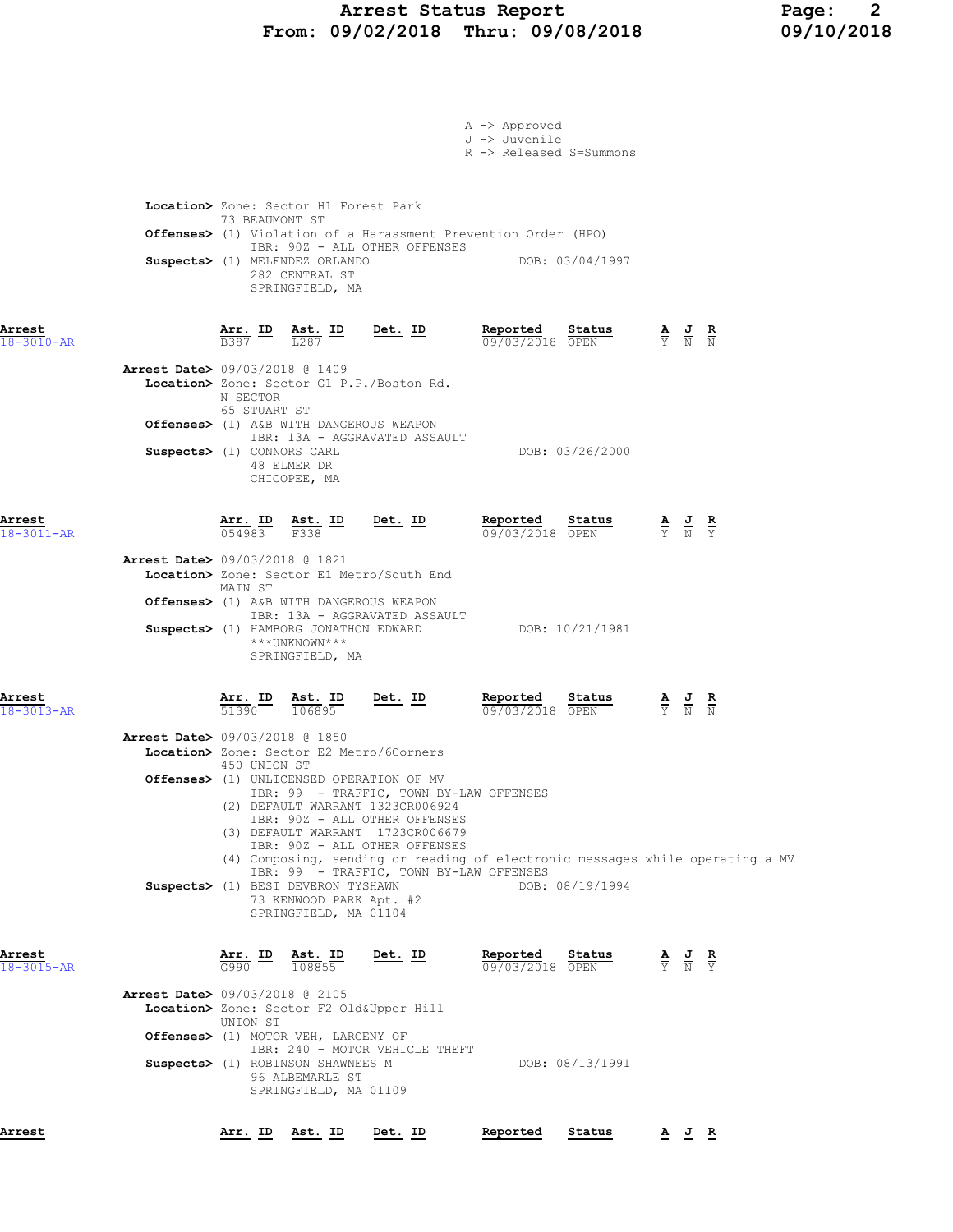|                  |                                          |                                   |                                             |                                                                              | A -> Approved<br>J -> Juvenile                                                   |        |                                                                                                 |                               |
|------------------|------------------------------------------|-----------------------------------|---------------------------------------------|------------------------------------------------------------------------------|----------------------------------------------------------------------------------|--------|-------------------------------------------------------------------------------------------------|-------------------------------|
|                  |                                          |                                   |                                             |                                                                              | R -> Released S=Summons                                                          |        |                                                                                                 |                               |
|                  |                                          |                                   |                                             |                                                                              |                                                                                  |        |                                                                                                 |                               |
|                  |                                          |                                   |                                             |                                                                              |                                                                                  |        |                                                                                                 |                               |
| 18-3016-AR       |                                          |                                   | 111524 112475                               |                                                                              | 09/03/2018 OPEN Y N Y                                                            |        |                                                                                                 |                               |
|                  | <b>Arrest Date&gt;</b> 09/03/2018 @ 2220 |                                   |                                             |                                                                              |                                                                                  |        |                                                                                                 |                               |
|                  |                                          | 111 LYMAN ST                      |                                             | Location> Zone: Sector E1 Metro/South End                                    |                                                                                  |        |                                                                                                 |                               |
|                  |                                          |                                   |                                             |                                                                              | Offenses> (1) B&E For Misdemeanor (No theft, ex. Trespass, Domestic or squatter) |        |                                                                                                 |                               |
|                  |                                          |                                   |                                             | IBR: 90J - TRESPASS OF REAL PROPERTY                                         |                                                                                  |        |                                                                                                 |                               |
|                  |                                          |                                   | Suspects> (1) CRUZ-DELEON ERIC<br>THOMAS ST |                                                                              | DOB: 09/09/1986                                                                  |        |                                                                                                 |                               |
|                  |                                          |                                   |                                             | SPRINGFIELD, MA 01107-1401                                                   |                                                                                  |        |                                                                                                 |                               |
|                  |                                          |                                   |                                             |                                                                              |                                                                                  |        |                                                                                                 |                               |
| Arrest           |                                          |                                   |                                             |                                                                              |                                                                                  |        |                                                                                                 |                               |
| 18-3017-AR       |                                          |                                   |                                             | $\frac{\texttt{Arr.}}{110082}$ $\frac{\texttt{ Ast.}}{106116}$ Det. ID       | <b>Reported Status A J R</b><br>09/03/2018 OPEN Y N Y                            |        |                                                                                                 |                               |
|                  | <b>Arrest Date&gt; 09/03/2018 @ 2350</b> |                                   |                                             |                                                                              |                                                                                  |        |                                                                                                 |                               |
|                  |                                          |                                   |                                             | Location> Zone: Sector E1 Metro/South End                                    |                                                                                  |        |                                                                                                 |                               |
|                  |                                          | RED ROSE PIZZA<br>MAIN ST         |                                             |                                                                              |                                                                                  |        |                                                                                                 |                               |
|                  |                                          |                                   | Offenses> (1) DEFAULT WARRANT               |                                                                              |                                                                                  |        |                                                                                                 |                               |
|                  |                                          |                                   |                                             | IBR: 90Z - ALL OTHER OFFENSES<br>Suspects> (1) STEVENSON NICK CRUISER        | DOB: 04/24/1990                                                                  |        |                                                                                                 |                               |
|                  |                                          |                                   | 82 SALEM TPKE Apt. #1                       |                                                                              |                                                                                  |        |                                                                                                 |                               |
|                  |                                          |                                   | NORWICH, CT                                 |                                                                              |                                                                                  |        |                                                                                                 |                               |
|                  |                                          |                                   |                                             |                                                                              |                                                                                  |        |                                                                                                 |                               |
| Arrest           |                                          |                                   |                                             | $\frac{\texttt{Arr. ID}}{112447}$ $\frac{\texttt{ Ast. ID}}{101953}$ Det. ID | Reported Status                                                                  |        | $\frac{\mathbf{A}}{\mathbf{Y}}$ $\frac{\mathbf{J}}{\mathbf{N}}$ $\frac{\mathbf{R}}{\mathbf{Y}}$ |                               |
| $18 - 3021 - AR$ |                                          |                                   |                                             |                                                                              | 09/04/2018 OPEN                                                                  |        |                                                                                                 |                               |
|                  | Arrest Date> 09/04/2018 @ 0131           |                                   |                                             |                                                                              |                                                                                  |        |                                                                                                 |                               |
|                  |                                          | 298 CAREW ST                      |                                             | Location> Zone: Sector B1 Liberty Heights                                    |                                                                                  |        |                                                                                                 |                               |
|                  |                                          |                                   | Offenses> (1) DEFAULT WARRANT               |                                                                              |                                                                                  |        |                                                                                                 |                               |
|                  |                                          |                                   |                                             | IBR: 90Z - ALL OTHER OFFENSES<br>(2) LICENSE SUSPENDED/REVOKED, OP MV WITH   |                                                                                  |        |                                                                                                 |                               |
|                  |                                          |                                   |                                             | IBR: 99 - TRAFFIC, TOWN BY-LAW OFFENSES                                      |                                                                                  |        |                                                                                                 |                               |
|                  |                                          |                                   | (3) LIGHTS VIOLATION, MV                    | IBR: 99 - TRAFFIC, TOWN BY-LAW OFFENSES                                      |                                                                                  |        |                                                                                                 |                               |
|                  |                                          |                                   |                                             | (4) LICENSE NOT IN POSSESSION                                                |                                                                                  |        |                                                                                                 |                               |
|                  |                                          |                                   |                                             |                                                                              | IBR: 99 - TRAFFIC, TOWN BY-LAW OFFENSES<br>DOB: 10/13/1997                       |        |                                                                                                 |                               |
|                  | Suspects> (1) MCGREW CHAD                |                                   | 19 WILTON ST                                |                                                                              |                                                                                  |        |                                                                                                 |                               |
|                  |                                          |                                   | SPRINGFIELD, MA 01109                       |                                                                              |                                                                                  |        |                                                                                                 |                               |
|                  |                                          |                                   |                                             |                                                                              |                                                                                  |        |                                                                                                 |                               |
| Arrest           |                                          | $\frac{\text{Arr.}}{\text{F}}$ ID | <u>Ast.</u> ID                              | <u>Det. ID</u>                                                               | Reported                                                                         | Status |                                                                                                 | $rac{\mathbf{R}}{\mathrm{Y}}$ |
| $18 - 3022 - AR$ |                                          |                                   |                                             |                                                                              | 09/04/2018 OPEN                                                                  |        |                                                                                                 |                               |
|                  | Arrest Date> 09/04/2018 @ 0657           |                                   |                                             |                                                                              |                                                                                  |        |                                                                                                 |                               |
|                  |                                          |                                   | 125 GREENE ST Apt. #2R                      | Location> Zone: Sector F2 Old&Upper Hill                                     |                                                                                  |        |                                                                                                 |                               |
|                  |                                          |                                   |                                             |                                                                              | Offenses> (1) ARREST WARRANT #1623CR009100 UNLICENSED OPERATION OF MV            |        |                                                                                                 |                               |
|                  |                                          |                                   | Suspects> (1) MULLEN DAMIN JAMELL           | IBR: 90Z - ALL OTHER OFFENSES                                                | DOB: 07/01/1981                                                                  |        |                                                                                                 |                               |
|                  |                                          |                                   | 125 GREENE ST Apt. #2R                      |                                                                              |                                                                                  |        |                                                                                                 |                               |
|                  |                                          |                                   |                                             | SPRINGFIELD, MA 01101-0308                                                   |                                                                                  |        |                                                                                                 |                               |
|                  |                                          |                                   |                                             |                                                                              |                                                                                  |        |                                                                                                 |                               |
| Arrest           |                                          | <u>Arr. ID</u>                    | <u>Ast. ID</u>                              | <u>Det. ID</u>                                                               | Reported                                                                         | Status | $\frac{\mathbf{A}}{\mathbf{Y}}$ $\frac{\mathbf{J}}{\mathbf{N}}$                                 | $\frac{R}{Y}$                 |
| 18-3023-AR       |                                          | M467                              | <b>B218</b>                                 |                                                                              | 09/04/2018 OPEN                                                                  |        |                                                                                                 |                               |
|                  | <b>Arrest Date&gt;</b> 09/04/2018 @ 0659 |                                   |                                             |                                                                              |                                                                                  |        |                                                                                                 |                               |
|                  |                                          | INSIDE                            |                                             | Location> Zone: Sector F2 Old&Upper Hill                                     |                                                                                  |        |                                                                                                 |                               |
|                  |                                          |                                   | 125 GREENE ST Apt. #2R                      |                                                                              |                                                                                  |        |                                                                                                 |                               |
|                  |                                          |                                   |                                             | IBR: 90Z - ALL OTHER OFFENSES                                                | Offenses> (1) ARREST WARRANT 1823CR003024 UNARMED BURGLARY                       |        |                                                                                                 |                               |
|                  |                                          |                                   | Suspects> (1) BOYD KRISTIAN LAMONT          |                                                                              | DOB: 11/17/1976                                                                  |        |                                                                                                 |                               |
|                  |                                          |                                   | 20 WHEATLAND AVE                            |                                                                              |                                                                                  |        |                                                                                                 |                               |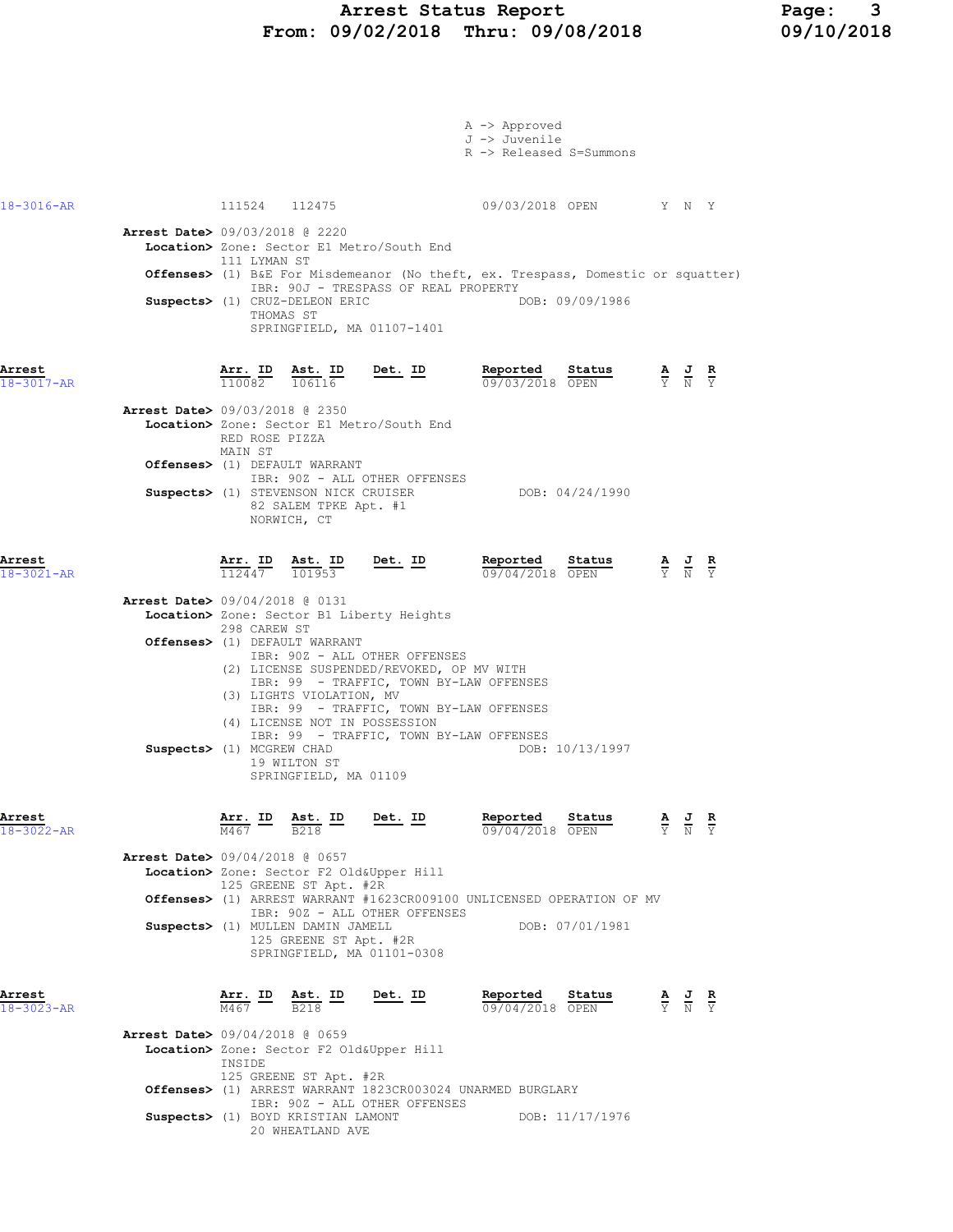## Arrest Status Report 199102/2018 Page: 4<br>19/02/2018 Thru: 09/08/2018 199/10/2018 From: 09/02/2018 Thru: 09/08/2018

A -> Approved J -> Juvenile R -> Released S=Summons

CHICOPEE, MA

| Arrest<br>$18 - 3024 - AR$ | Arr. ID<br>$\overline{c149}$                                                                                                                                    | Ast. ID<br>L419                                                                                                      | <u>Det. ID</u>                                                                                                                                                | Reported<br>09/04/2018 OPEN                                                                           | Status | $\frac{\mathbf{A}}{\mathbf{Y}}$ $\frac{\mathbf{J}}{\mathbf{N}}$ $\frac{\mathbf{R}}{\mathbf{N}}$ |
|----------------------------|-----------------------------------------------------------------------------------------------------------------------------------------------------------------|----------------------------------------------------------------------------------------------------------------------|---------------------------------------------------------------------------------------------------------------------------------------------------------------|-------------------------------------------------------------------------------------------------------|--------|-------------------------------------------------------------------------------------------------|
|                            | <b>Arrest Date&gt;</b> 09/04/2018 @ 0935<br>Location> Zone: Sector F1 McKnight/Bay<br>BAY ST<br>Offenses> (1) STOP/YIELD, FAIL TO<br>Suspects> (1) HALL SANTINO | (3) DEFAULT WARRANT<br>138 MARION ST Apt. #1ST<br>SPRINGFIELD, MA 01108                                              | (2) LICENSE SUSPENDED, OP MV WITH<br>IBR: 90Z - ALL OTHER OFFENSES                                                                                            | IBR: 99 - TRAFFIC, TOWN BY-LAW OFFENSES<br>IBR: 99 - TRAFFIC, TOWN BY-LAW OFFENSES<br>DOB: 05/27/1987 |        |                                                                                                 |
| Arrest<br>18-3026-AR       |                                                                                                                                                                 | Arr. ID Ast. ID<br>100135 108863                                                                                     | <u>Det. ID</u>                                                                                                                                                | Reported<br>09/04/2018 OPEN                                                                           | Status | $\frac{\mathbf{A}}{\mathbf{Y}}$ $\frac{\mathbf{J}}{\mathbf{N}}$ $\frac{\mathbf{R}}{\mathbf{Y}}$ |
|                            | <b>Arrest Date&gt;</b> 09/04/2018 @ 1700                                                                                                                        |                                                                                                                      |                                                                                                                                                               |                                                                                                       |        |                                                                                                 |
|                            | Location> Zone: Sector A N. End/Memorial                                                                                                                        | 197 PLAINFIELD ST                                                                                                    |                                                                                                                                                               |                                                                                                       |        |                                                                                                 |
|                            |                                                                                                                                                                 |                                                                                                                      | Offenses> (1) RAILROAD TRACK, WALK/RIDE ON<br>IBR: 90Z - ALL OTHER OFFENSES<br>(2) DRUG, POSSESS CLASS A, SUBSQ.OFF.<br>IBR: 35A - DRUG / NARCOTIC VIOLATIONS |                                                                                                       |        |                                                                                                 |
|                            | Suspects> (1) VASQUEZ TEOFILO III                                                                                                                               | 67 SANDERSON ST Apt. #801<br>SPRINGFIELD, MA                                                                         |                                                                                                                                                               | DOB: 11/19/1988                                                                                       |        |                                                                                                 |
| Arrest<br>18-3027-AR       |                                                                                                                                                                 | Arr. ID Ast. ID<br>101948 101951                                                                                     | Det. ID                                                                                                                                                       | Reported<br>09/04/2018 OPEN                                                                           | Status | $\frac{\mathbf{A}}{\mathbf{Y}}$ $\frac{\mathbf{J}}{\mathbf{N}}$<br>$\frac{R}{Y}$                |
|                            | <b>Arrest Date&gt;</b> 09/04/2018 @ 1813<br>MCDONALDS<br>360 MAIN ST                                                                                            |                                                                                                                      | Location> Zone: Sector E1 Metro/South End                                                                                                                     |                                                                                                       |        |                                                                                                 |
|                            |                                                                                                                                                                 |                                                                                                                      | <b>Offenses&gt;</b> (1) IDENTIFY SELF, MV OPERATOR REFUSE                                                                                                     |                                                                                                       |        |                                                                                                 |
|                            | Suspects> (1) SIAS JOSEPH DANIEL                                                                                                                                | (2) RESIST ARREST<br>IBR: 13B - SIMPLE ASSAULT<br>(3) INSPECTION/STICKER, NO<br>155 WOODLAND DR<br>HAMPDEN, MA 01036 |                                                                                                                                                               | IBR: 99 - TRAFFIC, TOWN BY-LAW OFFENSES<br>IBR: 99 - TRAFFIC, TOWN BY-LAW OFFENSES<br>DOB: 06/26/1989 |        |                                                                                                 |
| Arrest<br>18-3028-AR       | Arr. ID<br>L382                                                                                                                                                 | Ast. ID<br>108855                                                                                                    | <u>Det. ID</u>                                                                                                                                                | Reported<br>09/04/2018 OPEN                                                                           | Status | <u>AJR</u><br>Y N Y                                                                             |
|                            | <b>Arrest Date&gt;</b> 09/04/2018 @ 1823<br>MGM HOTEL                                                                                                           |                                                                                                                      | Location> Zone: Sector E1 Metro/South End                                                                                                                     |                                                                                                       |        |                                                                                                 |
|                            | Offenses> (1) DRUG, POSSESS CLASS E                                                                                                                             | 1 MGM WAY Apt. #551                                                                                                  |                                                                                                                                                               |                                                                                                       |        |                                                                                                 |
|                            | Suspects> (1) SCOTT WILLIAM RAYMOND                                                                                                                             | 3 SHERMAN ST<br>PEABODY, MA 01960                                                                                    | IBR: 35A - DRUG / NARCOTIC VIOLATIONS                                                                                                                         | DOB: 05/26/1966                                                                                       |        |                                                                                                 |
| Arrest                     |                                                                                                                                                                 | Arr. ID Ast. ID                                                                                                      | Det. ID                                                                                                                                                       | Reported                                                                                              | Status | A J R                                                                                           |

18-3029-AR 104281 T498 09/04/2018 OPEN Y N Y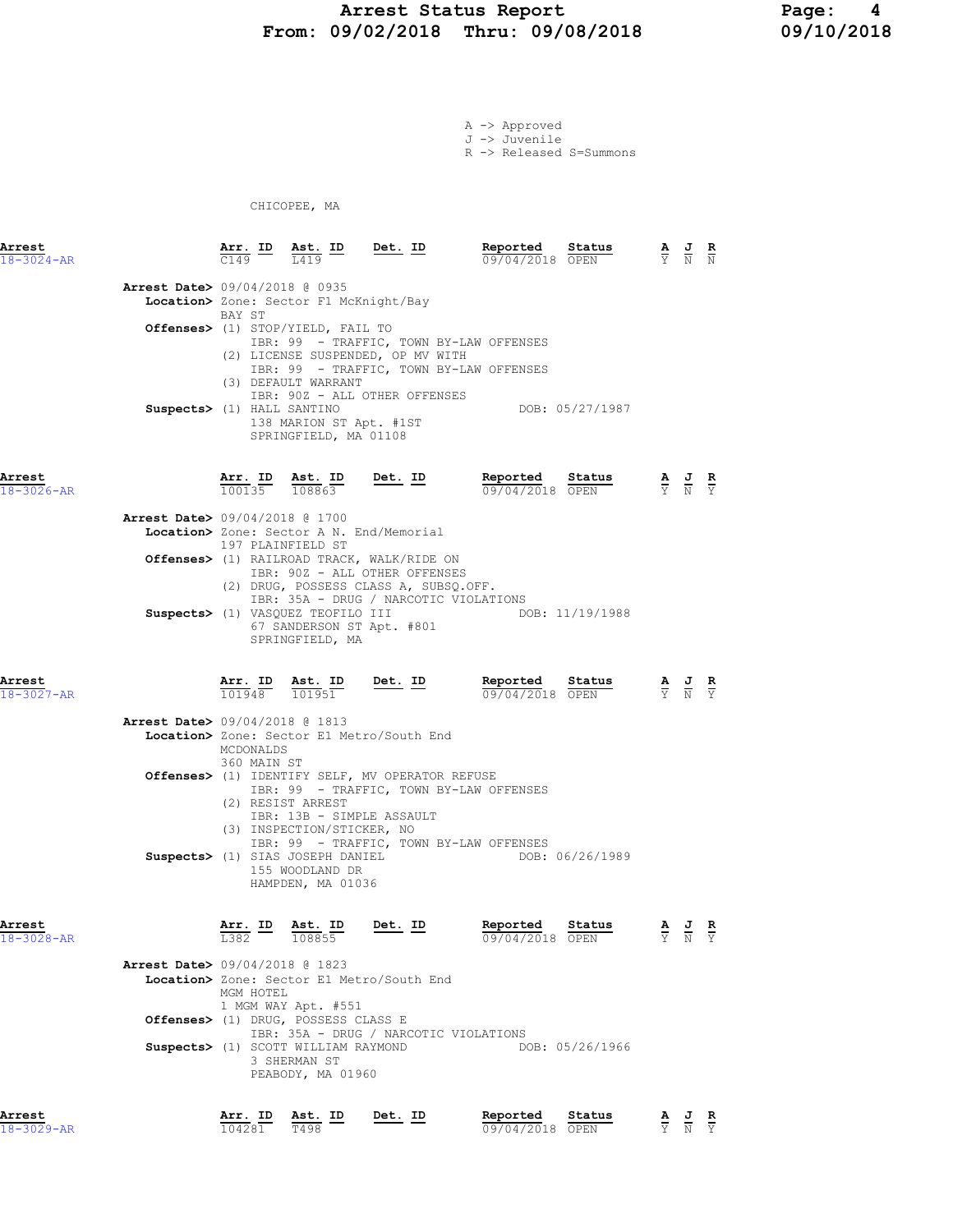## Arrest Status Report Page: 5 From: 09/02/2018 Thru: 09/08/2018 09/10/2018

|                                                                        |                                                                                                                                                        |                                                                          |                                                                                                                                                         | A -> Approved<br>J -> Juvenile<br>R -> Released S=Summons |                           |                                                                                                 |                                                                                                       |               |
|------------------------------------------------------------------------|--------------------------------------------------------------------------------------------------------------------------------------------------------|--------------------------------------------------------------------------|---------------------------------------------------------------------------------------------------------------------------------------------------------|-----------------------------------------------------------|---------------------------|-------------------------------------------------------------------------------------------------|-------------------------------------------------------------------------------------------------------|---------------|
| <b>Arrest Date&gt;</b> 09/04/2018 @ 2059                               | Location> Zone: Sector D2 Indian Orchard<br>SAVE A LOT<br>459 MAIN IO ST<br>Offenses> (1) ARREST WARRANT<br>Suspects> (1) GODBOLT TYLER ALLEN          | 39 CHESTNUT<br>LUDLOW, MA 01056                                          | IBR: 90Z - ALL OTHER OFFENSES                                                                                                                           |                                                           | DOB: 05/15/1978           |                                                                                                 |                                                                                                       |               |
| Arrest<br>18-3031-AR<br>Arrest Date> 09/05/2018 @ 0046                 | $\frac{\texttt{Arr.}}{111415}$<br>1 MGM WAY<br>Offenses> (1) ARREST WARRANT                                                                            | <u>Ast. ID</u><br>415 WILBRAHAM RD                                       | <u>Det. ID</u><br>Location> Zone: Sector E1 Metro/South End<br>IBR: 90Z - ALL OTHER OFFENSES<br>Suspects> (1) MITCHELL DEMETRICE LASHEA DOB: 06/23/1972 | Reported<br>09/05/2018 OPEN                               | St <u>atus</u>            | $\frac{\mathbf{A}}{\mathbf{Y}}$ $\frac{\mathbf{J}}{\mathbf{N}}$ $\frac{\mathbf{R}}{\mathbf{Y}}$ |                                                                                                       |               |
| Arrest<br>18-3032-AR<br><b>Arrest Date&gt; 09/05/2018 @ 0245</b>       | $\frac{\texttt{Arr. ID}}{108539}$ $\frac{\texttt{ Ast.}}{P697}$<br>HARTLEY ST<br>Offenses> (1) LODGER                                                  | SPRINGFIELD, MA 01109<br>$\frac{\text{Ast.}}{\text{P697}}$ ID            | $Det. ID$<br>Location> Zone: Sector B1 Liberty Heights<br>IBR: 90Z - ALL OTHER OFFENSES                                                                 | Reported<br>09/05/2018 OPEN                               | Status                    | $\frac{\mathbf{A}}{\mathbf{Y}}$ $\frac{\mathbf{J}}{\mathbf{N}}$                                 |                                                                                                       | $\frac{R}{Y}$ |
| Arrest<br>$18 - 3033 - AR$<br><b>Arrest Date&gt; 09/05/2018 @ 0340</b> | Suspects> (1) COFFMAN NICHOLAS<br><u>Arr. ID</u><br>103389<br>Location> Zone: Sector F2 Old&Upper Hill<br>BURGER KING #2                               | 38 TOURIGNY ST<br>SPRINGFIELD, MA<br>$\frac{\texttt{Ast.}}{111442}$      | Det. ID                                                                                                                                                 | Reported<br>09/05/2018 OPEN                               | DOB: 05/17/1991<br>Status | $\frac{\mathbf{A}}{\mathbf{Y}}$ $\frac{\mathbf{U}}{\mathbf{N}}$                                 |                                                                                                       | $\frac{R}{Y}$ |
| Arrest                                                                 | 489 STATE ST<br>Offenses> (1) ROBBERY, UNARMED<br>Suspects> (1) GOMEZ PEDRO JOSE<br>Arr. ID                                                            | IBR: 120 - ROBBERY<br>***HOMELESS***<br>SPRINGFIELD, MA 01105<br>Ast. ID | Det. ID                                                                                                                                                 | Reported                                                  | DOB: 09/05/1965<br>Status |                                                                                                 | $\frac{\mathbf{A}}{\mathbf{Y}}$ $\frac{\mathbf{J}}{\mathbf{N}}$ $\frac{\mathbf{R}}{\mathbf{N}}$       |               |
| 18-3034-AR<br><b>Arrest Date&gt; 09/05/2018 @ 1100</b>                 | $\frac{112504}{ }$<br>Location> Zone: Sector E2 Metro/6Corners<br>GEORGE ST<br>Offenses> (1) MOTOR VEH, RECEIVE STOLEN<br>Suspects> (1) LOPEZ CARLOS E | 112494<br>80 WOODROW ST<br>SPRINGFIELD, MA 01119-1512                    | IBR: 280 - STOLEN PROPERTY OFFENSES                                                                                                                     | 09/05/2018 OPEN                                           | DOB: 11/02/1972           |                                                                                                 |                                                                                                       |               |
| Arrest<br>18-3035-AR                                                   | <u>Arr. ID</u><br>101951                                                                                                                               | <u>Ast. ID</u><br>101948                                                 | <u>Det. ID</u>                                                                                                                                          | Reported<br>09/05/2018 OPEN                               | Status                    |                                                                                                 | $\frac{\mathbf{A}}{\overline{Y}}$ $\frac{\mathbf{J}}{\overline{N}}$ $\frac{\mathbf{R}}{\overline{Y}}$ |               |

Arrest Date> 09/05/2018 @ 1234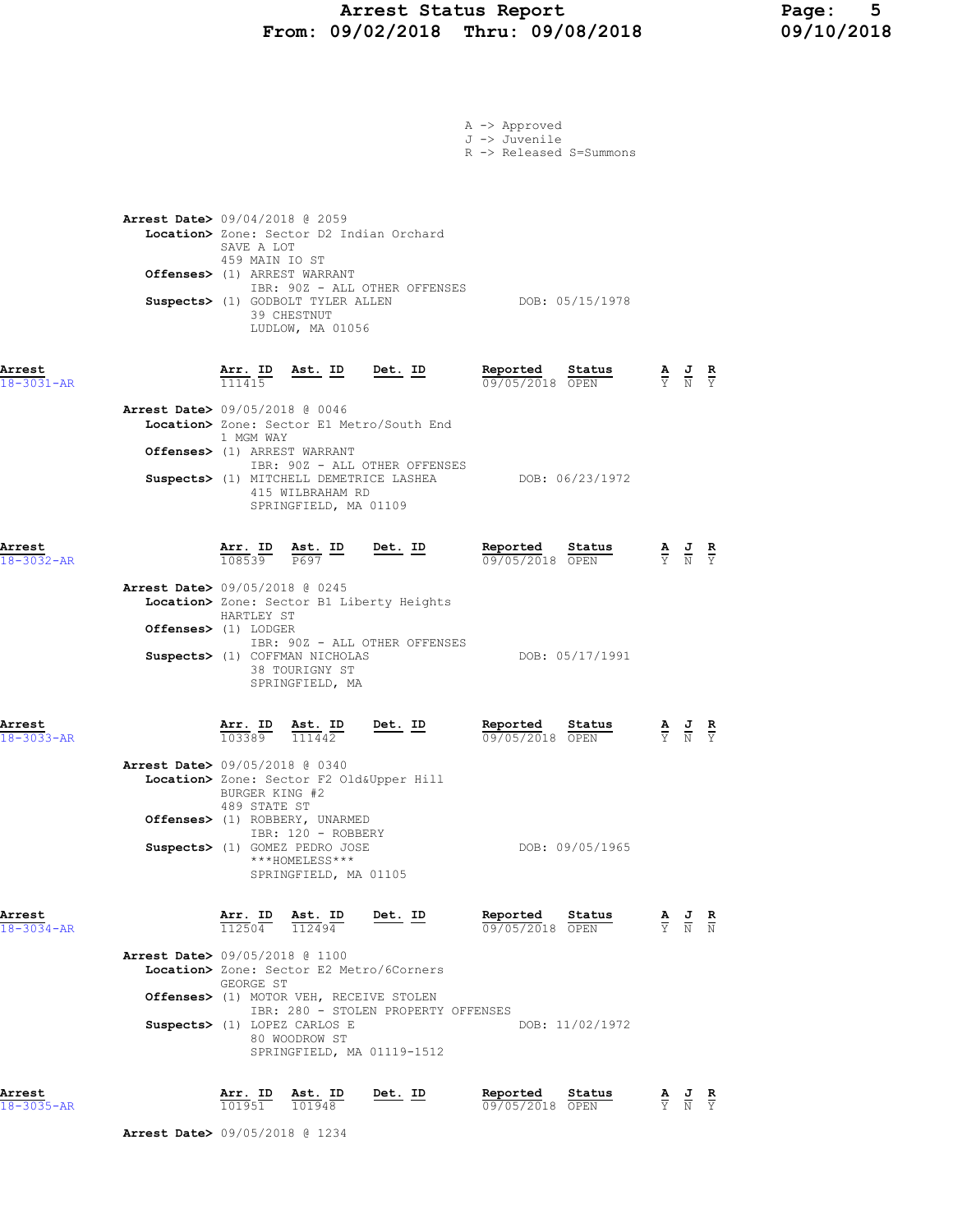|                            |                                          |                  |                                                                                         |                                                                                                                                               | $A \rightarrow$ Approved<br>J -> Juvenile<br>R -> Released S=Summons                                                 |                                                                                                           |                                           |       |  |
|----------------------------|------------------------------------------|------------------|-----------------------------------------------------------------------------------------|-----------------------------------------------------------------------------------------------------------------------------------------------|----------------------------------------------------------------------------------------------------------------------|-----------------------------------------------------------------------------------------------------------|-------------------------------------------|-------|--|
|                            |                                          | ARMORY COMMONS   |                                                                                         | <b>Location&gt;</b> Zone: Sector E2 Metro/6Corners                                                                                            |                                                                                                                      |                                                                                                           |                                           |       |  |
|                            |                                          | 123 SPRING ST    | Offenses> (1) DEFAULT WARRANT<br>(2) DEFAULT WARRANT                                    | IBR: 90Z - ALL OTHER OFFENSES<br>IBR: 90Z - ALL OTHER OFFENSES                                                                                |                                                                                                                      |                                                                                                           |                                           |       |  |
|                            |                                          |                  | (3) DEFAULT WARRANT<br>(6) RESIST ARREST<br>IBR: 13B - SIMPLE ASSAULT                   | IBR: 90Z - ALL OTHER OFFENSES<br>(4) VIOL. OF CITY ORD. - Open Container<br>IBR: 90Z - ALL OTHER OFFENSES<br>IBR: 520 - WEAPON LAW VIOLATIONS | (5) DANGEROUS WEAPON, CARRY WITH HAVING ACTIVE WARRANT                                                               |                                                                                                           |                                           |       |  |
|                            |                                          | HOMELESS         | Suspects> (1) WATTS BRIAN ANTHONY<br>OTHER, UK                                          |                                                                                                                                               |                                                                                                                      | DOB: 10/16/1984                                                                                           |                                           |       |  |
| Arrest<br>$18 - 3038 - AR$ |                                          |                  |                                                                                         | $\frac{\texttt{Arr.}}{K456}$ ID $\frac{\texttt{Ast.}}{B979}$ ID Det. ID                                                                       | Reported<br>09/05/2018 OPEN                                                                                          | Status<br>$\frac{\mathbf{A}}{\mathbf{Y}}$ $\frac{\mathbf{J}}{\mathbf{N}}$ $\frac{\mathbf{R}}{\mathbf{Y}}$ |                                           |       |  |
|                            | Arrest Date> 09/05/2018 @ 1811           | ST JAMES AVE     |                                                                                         | Location> Zone: Sector B2 Liberty Heights                                                                                                     |                                                                                                                      |                                                                                                           |                                           |       |  |
|                            |                                          |                  | Offenses> (1) DRUG, POSSESS CLASS B                                                     | IBR: 35A - DRUG / NARCOTIC VIOLATIONS                                                                                                         |                                                                                                                      |                                                                                                           |                                           |       |  |
|                            |                                          |                  | 7 PIDGEON DR<br>WILBRAHAM, MA 01095                                                     | Suspects> (1) SASEN DONALD CHARLES                                                                                                            |                                                                                                                      | DOB: 05/18/1960                                                                                           |                                           |       |  |
| Arrest<br>$18 - 3039 - AR$ |                                          |                  |                                                                                         | $\frac{\texttt{Arr.}}{\text{K456}}$ ID $\frac{\texttt{ Ast.}}{\text{B979}}$ ID Det. ID                                                        | Reported<br>09/05/2018 OPEN                                                                                          | Status                                                                                                    | $\frac{A}{Y}$ $\frac{J}{N}$ $\frac{R}{Y}$ |       |  |
|                            | <b>Arrest Date&gt;</b> 09/05/2018 @ 1735 | 220 TAPLEY ST    | Location> Zone: Sector F1 McKnight/Bay                                                  |                                                                                                                                               |                                                                                                                      |                                                                                                           |                                           |       |  |
|                            |                                          |                  | Offenses> (1) DRUG, POSSESS CLASS B                                                     | IBR: 35A - DRUG / NARCOTIC VIOLATIONS                                                                                                         |                                                                                                                      |                                                                                                           |                                           |       |  |
|                            | Suspects> (1) RAWLS VALERIE              |                  | 94 WILK ST<br>CHICOPEE, MA                                                              |                                                                                                                                               |                                                                                                                      | DOB: 10/03/1982                                                                                           |                                           |       |  |
| Arrest<br>$18 - 3040 - AR$ |                                          |                  | Arr. ID Ast. ID<br>102193 108853                                                        | Det. ID                                                                                                                                       | Reported                                                                                                             | <b>Reported</b> Status $\frac{A}{0.9}$ $\frac{J}{0.9}$ $\frac{R}{0.9}$                                    |                                           |       |  |
|                            | <b>Arrest Date&gt;</b> 09/05/2018 @ 1745 |                  | Location> Zone: Sector F1 McKnight/Bay                                                  |                                                                                                                                               |                                                                                                                      |                                                                                                           |                                           |       |  |
|                            |                                          | 425 ST JAMES AVE |                                                                                         |                                                                                                                                               | Offenses> (1) ARREST WARRANT (1723CR004403 - SHOPLIFTING)                                                            |                                                                                                           |                                           |       |  |
|                            |                                          |                  |                                                                                         | IBR: 90Z - ALL OTHER OFFENSES<br>IBR: 90Z - ALL OTHER OFFENSES<br>IBR: 90Z - ALL OTHER OFFENSES                                               | (2) DEFAULT WARRANT (1723CR006421 - B&E MISDEMEANOR)<br>(3) DEFAULT WARRANT (1723CR007952 - SHOPLIFTING/ TRESPASS)   |                                                                                                           |                                           |       |  |
|                            |                                          |                  |                                                                                         | IBR: 90Z - ALL OTHER OFFENSES                                                                                                                 | (4) DEFAULT WARRANT (1823CR003597 - CHAPTER 90 OFFENSES)<br>(5) DEFAULT WARRANT (1723CR004459 - CHAPTER 90 OFFENSES) |                                                                                                           |                                           |       |  |
|                            |                                          |                  | Suspects> (1) INGRAM RONALD SAYQUAN<br>111 OAKLAND ST Apt. #13<br>SPRINGFIELD, MA 01105 | IBR: 90Z - ALL OTHER OFFENSES                                                                                                                 |                                                                                                                      | DOB: 06/09/1997                                                                                           |                                           |       |  |
| Arrest                     |                                          |                  | Arr. ID Ast. ID                                                                         | Det. ID                                                                                                                                       | Reported                                                                                                             | Status                                                                                                    |                                           | A J R |  |

18-3041-AR 111531 100136 09/05/2018 OPEN Y N Y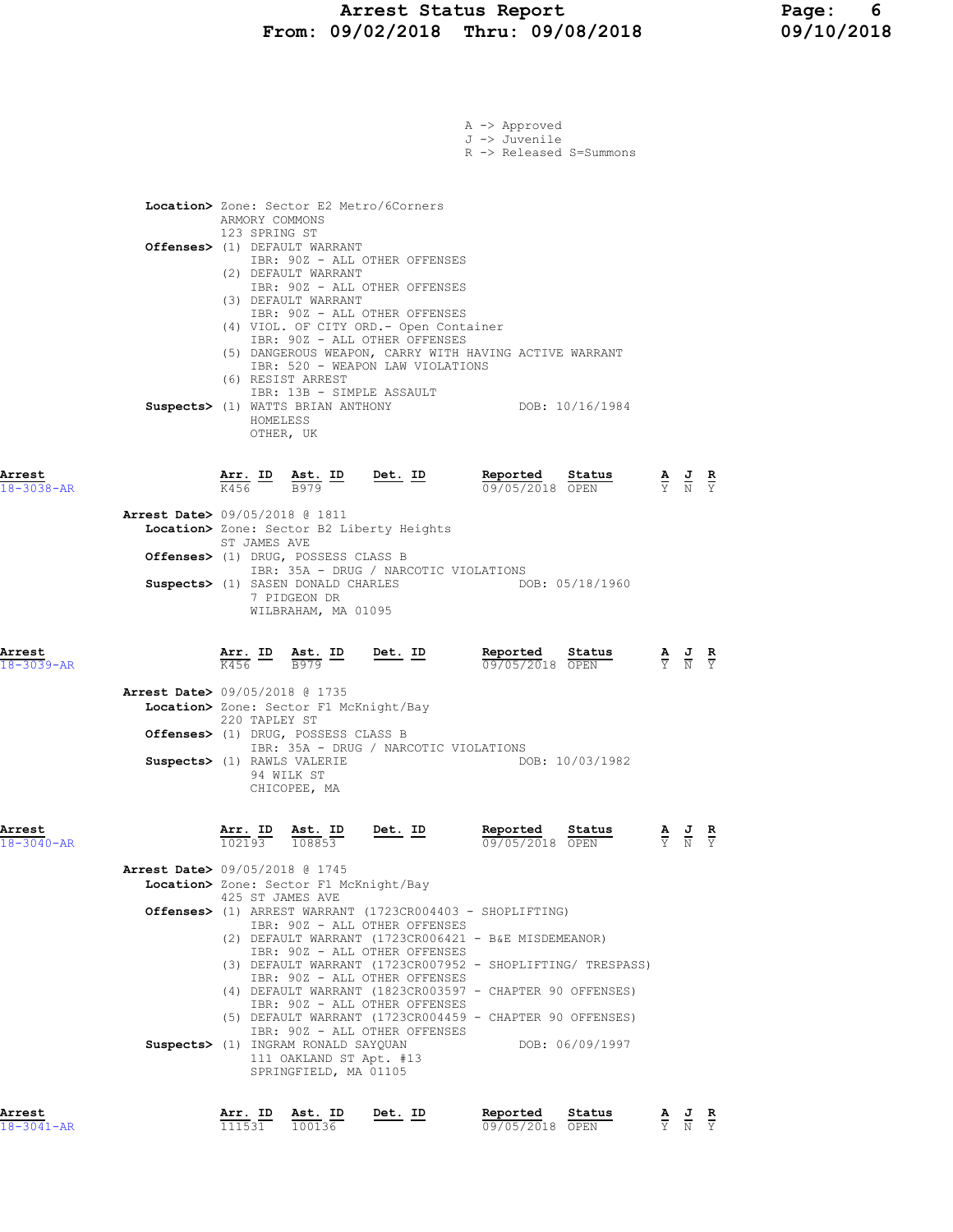## Arrest Status Report Page: 7 From: 09/02/2018 Thru: 09/08/2018 09/10/2018

|                            |                                                                                                                                                                                                                                                                                                                                                                                                                                                                                                                                                                                                                                                                                                                                                                                                                                                                                                                                                                                                                                                                                                                                                                                                        |                | A -> Approved                                                                                                                                                                                                                                                                                                              |  |  |
|----------------------------|--------------------------------------------------------------------------------------------------------------------------------------------------------------------------------------------------------------------------------------------------------------------------------------------------------------------------------------------------------------------------------------------------------------------------------------------------------------------------------------------------------------------------------------------------------------------------------------------------------------------------------------------------------------------------------------------------------------------------------------------------------------------------------------------------------------------------------------------------------------------------------------------------------------------------------------------------------------------------------------------------------------------------------------------------------------------------------------------------------------------------------------------------------------------------------------------------------|----------------|----------------------------------------------------------------------------------------------------------------------------------------------------------------------------------------------------------------------------------------------------------------------------------------------------------------------------|--|--|
|                            |                                                                                                                                                                                                                                                                                                                                                                                                                                                                                                                                                                                                                                                                                                                                                                                                                                                                                                                                                                                                                                                                                                                                                                                                        |                | J -> Juvenile<br>R -> Released S=Summons                                                                                                                                                                                                                                                                                   |  |  |
|                            | <b>Arrest Date&gt; 09/05/2018 @ 1839</b><br>Location> Zone: Sector F1 McKnight/Bay<br>BURR ST                                                                                                                                                                                                                                                                                                                                                                                                                                                                                                                                                                                                                                                                                                                                                                                                                                                                                                                                                                                                                                                                                                          |                |                                                                                                                                                                                                                                                                                                                            |  |  |
|                            | Offenses> (1) LICENSE SUSPENDED, OP MV WITH<br>IBR: 99 - TRAFFIC, TOWN BY-LAW OFFENSES<br>(2) INSPECTION/STICKER, NO                                                                                                                                                                                                                                                                                                                                                                                                                                                                                                                                                                                                                                                                                                                                                                                                                                                                                                                                                                                                                                                                                   |                |                                                                                                                                                                                                                                                                                                                            |  |  |
|                            | IBR: 99 - TRAFFIC, TOWN BY-LAW OFFENSES<br>35 OZARK ST<br>SPRINGFIELD, MA                                                                                                                                                                                                                                                                                                                                                                                                                                                                                                                                                                                                                                                                                                                                                                                                                                                                                                                                                                                                                                                                                                                              |                | Suspects> (1) GUEST TADASHI DELKEITH DOB: 08/29/1976                                                                                                                                                                                                                                                                       |  |  |
| Arrest<br>18-3042-AR       |                                                                                                                                                                                                                                                                                                                                                                                                                                                                                                                                                                                                                                                                                                                                                                                                                                                                                                                                                                                                                                                                                                                                                                                                        |                | $\frac{\texttt{Arr. ID}}{101951} \quad \frac{\texttt{Ast. ID}}{111531} \qquad \frac{\texttt{Det. ID}}{\texttt{Det.}} \qquad \frac{\texttt{Reported}}{09/05/2018} \quad \frac{\texttt{Status}}{\texttt{OPEN}} \qquad \frac{\texttt{A}}{\texttt{Y}} \quad \frac{\texttt{J}}{\texttt{N}} \quad \frac{\texttt{R}}{\texttt{Y}}$ |  |  |
|                            | Arrest Date> 09/05/2018 @ 1749<br>Location> Zone: Sector F1 McKnight/Bay<br>BURR ST                                                                                                                                                                                                                                                                                                                                                                                                                                                                                                                                                                                                                                                                                                                                                                                                                                                                                                                                                                                                                                                                                                                    |                |                                                                                                                                                                                                                                                                                                                            |  |  |
|                            | Offenses> (1) DEFAULT WARRANT<br>IBR: 90Z - ALL OTHER OFFENSES<br>Suspects> (1) SANCHIONI SAMANTHA<br>45 HONEYPOT RD<br>SOUTHWICK, MA 01077                                                                                                                                                                                                                                                                                                                                                                                                                                                                                                                                                                                                                                                                                                                                                                                                                                                                                                                                                                                                                                                            |                | DOB: 04/19/1988                                                                                                                                                                                                                                                                                                            |  |  |
| Arrest<br>$18 - 3044 - AR$ |                                                                                                                                                                                                                                                                                                                                                                                                                                                                                                                                                                                                                                                                                                                                                                                                                                                                                                                                                                                                                                                                                                                                                                                                        |                | <b>Arr.</b> ID Ast. ID Det. ID Reported Status A J R<br>$\frac{1}{1456}$ $\frac{1}{12979}$ $\frac{1}{124}$ $\frac{1}{124}$ $\frac{1}{124}$ $\frac{1}{124}$ $\frac{1}{124}$ $\frac{1}{124}$ $\frac{1}{124}$ $\frac{1}{124}$ $\frac{1}{124}$ $\frac{1}{124}$ $\frac{1}{124}$ $\frac{1}{124}$ $\$<br>09/05/2018 OPEN          |  |  |
|                            | Arrest Date> 09/05/2018 @ 1735<br>Location> Zone: Sector F1 McKnight/Bay<br>220 TAPLEY ST<br>Offenses> (1) LICENSE SUSPENDED, OP MV WITH<br>IBR: 99 - TRAFFIC, TOWN BY-LAW OFFENSES<br>(2) DRUG, POSSESS CLASS B<br>IBR: 35A - DRUG / NARCOTIC VIOLATIONS<br>24 GREENLEAF ST<br>CHICOPEE, MA                                                                                                                                                                                                                                                                                                                                                                                                                                                                                                                                                                                                                                                                                                                                                                                                                                                                                                           |                | Suspects> (1) MCCULLOUGH KIMBERLY DOB: 01/27/1976                                                                                                                                                                                                                                                                          |  |  |
| Arrest<br>$18 - 3045 - AR$ | $\frac{\texttt{Arr.}}{\text{K456}}$ ID<br>Ast. ID<br>B979<br><b>Arrest Date&gt;</b> 09/05/2018 @ 1830<br>Location> Zone: Sector F1 McKnight/Bay<br>LIONEL BENOIT RD<br>Offenses> (1) DRUG, DISTRIBUTE CLASS B<br>IBR: 35A - DRUG / NARCOTIC VIOLATIONS<br>(2) DRUG, DISTRIBUTE CLASS B<br>IBR: 35A - DRUG / NARCOTIC VIOLATIONS<br>(3) DRUG, DISTRIBUTE CLASS B<br>IBR: 35A - DRUG / NARCOTIC VIOLATIONS<br>(4) DRUG, DISTRIBUTE CLASS B<br>IBR: 35A - DRUG / NARCOTIC VIOLATIONS<br>(5) DRUG, DISTRIBUTE CLASS B<br>IBR: 35A - DRUG / NARCOTIC VIOLATIONS<br>(6) DRUG, POSSESS TO DISTRIB CLASS B, SUBSQ.<br>IBR: 35A - DRUG / NARCOTIC VIOLATIONS<br>(7) DRUG, POSSESS TO DISTRIB CLASS B, SUBSQ.<br>IBR: 35A - DRUG / NARCOTIC VIOLATIONS<br>(8) POSS. OF A HIGH CAPACITY MAGAZINE / FEEDING DEVICE<br>IBR: 520 - WEAPON LAW VIOLATIONS<br>(9) POSS. OF A HIGH CAPACITY MAGAZINE / FEEDING DEVICE<br>IBR: 520 - WEAPON LAW VIOLATIONS<br>(10) FIREARM IN FELONY, POSSESS LGE CAPACITY<br>IBR: 520 - WEAPON LAW VIOLATIONS<br>(11) POSSESSION AMMO W/O ID (MACE + AMMO)<br>IBR: 90Z - ALL OTHER OFFENSES<br>(12) FIREARM, STORE IMPROP LARGE-CAPACITY NEAR MINOR<br>IBR: 520 - WEAPON LAW VIOLATIONS | <u>Det.</u> ID | Reported Status<br>09/05/2018 OPEN                                                                                                                                                                                                                                                                                         |  |  |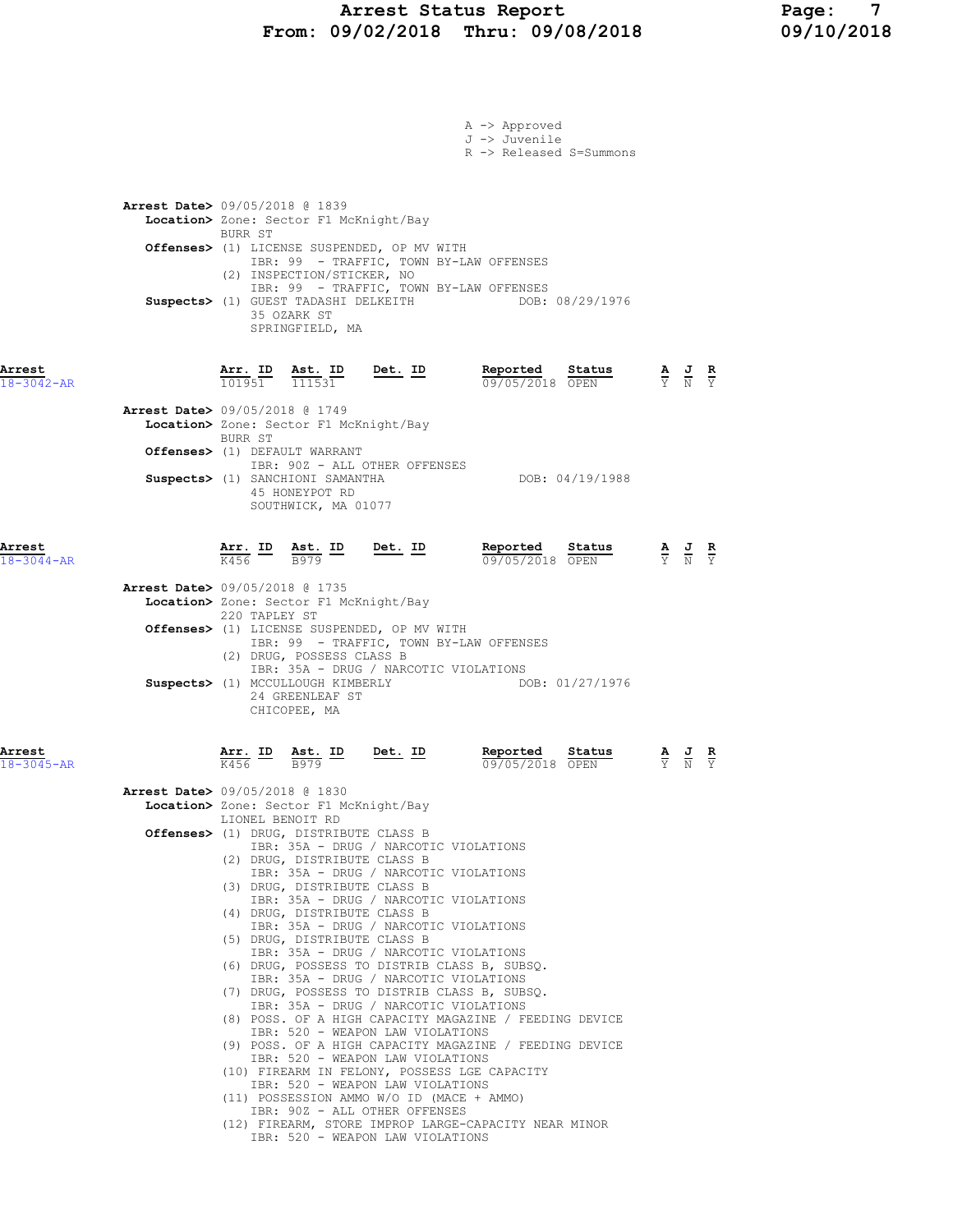|                            |                                                                                                                                                                                                                                                                                  |                                                                                                                                                             | A -> Approved<br>J -> Juvenile<br>R -> Released S=Summons                           |                                                                                                       |  |
|----------------------------|----------------------------------------------------------------------------------------------------------------------------------------------------------------------------------------------------------------------------------------------------------------------------------|-------------------------------------------------------------------------------------------------------------------------------------------------------------|-------------------------------------------------------------------------------------|-------------------------------------------------------------------------------------------------------|--|
|                            | (13) DRUG VIOLATION NEAR SCHOOL/PARK<br>(14) DRUG VIOLATION NEAR SCHOOL/PARK<br>(15) DRUG VIOLATION NEAR SCHOOL/PARK<br>(16) FIREARM VIOL WITH 3 PRIOR VIOLENT/DRUG CRIMES<br>Suspects> (1) BANKS ERIC SCOTT<br>100 LIONEL BENOIT RD<br>SPRINGFIELD, MA 01119                    | IBR: 35A - DRUG / NARCOTIC VIOLATIONS<br>IBR: 35A - DRUG / NARCOTIC VIOLATIONS<br>IBR: 35A - DRUG / NARCOTIC VIOLATIONS<br>IBR: 520 - WEAPON LAW VIOLATIONS | DOB: 06/05/1985                                                                     |                                                                                                       |  |
| Arrest<br>$18 - 3047 - AR$ | Arr. ID<br><u>Ast. ID</u><br>$\frac{100135}{}$<br>108863                                                                                                                                                                                                                         | Det. ID                                                                                                                                                     | Reported<br>Status<br>09/05/2018 OPEN                                               | $\frac{\mathbf{A}}{\mathbf{Y}}$ $\frac{\mathbf{J}}{\mathbf{N}}$ $\frac{\mathbf{R}}{\mathbf{Y}}$       |  |
|                            | <b>Arrest Date&gt;</b> 09/05/2018 @ 2030<br>Location> Zone: Sector A N. End/Memorial                                                                                                                                                                                             |                                                                                                                                                             |                                                                                     |                                                                                                       |  |
|                            | 2777 MAIN ST                                                                                                                                                                                                                                                                     |                                                                                                                                                             | <b>Offenses&gt;</b> (1) ARREST WARRANT(DOCKET#: 1717CR001144, LARCENY UNDER \$1200) |                                                                                                       |  |
|                            | IBR: 90Z - ALL OTHER OFFENSES<br>Suspects> (1) VARGAS JORGE<br>174 MASSASOIT ST Apt. #1FL<br>SPRINGFIELD, MA 01104                                                                                                                                                               | IBR: 90Z - ALL OTHER OFFENSES                                                                                                                               | (2) DEFAULT WARRANT (DOCKET#: 1317CR004214, LARCENY OVER \$1200)<br>DOB: 08/10/1965 |                                                                                                       |  |
| Arrest<br>18-3048-AR       | $\frac{\texttt{Arr.}}{111399}$ $\frac{\texttt{ Ast.}}{109841}$                                                                                                                                                                                                                   | <u>Det.</u> ID                                                                                                                                              | Reported<br>Status<br>09/05/2018 OPEN                                               | $\frac{\mathbf{A}}{\overline{Y}}$ $\frac{\mathbf{J}}{\overline{N}}$ $\frac{\mathbf{R}}{\overline{Y}}$ |  |
|                            | Arrest Date> 09/05/2018 @ 2101<br>Location> Zone: Sector F2 Old&Upper Hill<br>653 STATE ST Apt. #3A<br>Offenses> (1) TRESPASS                                                                                                                                                    |                                                                                                                                                             |                                                                                     |                                                                                                       |  |
|                            | (2) RESIST ARREST<br>IBR: 13B - SIMPLE ASSAULT<br>Suspects> (1) DESO JOSHUA MICHAEL<br>23 AVON PL Apt. #28<br>SPRINGFIELD, MA 01105                                                                                                                                              | IBR: 90J - TRESPASS OF REAL PROPERTY                                                                                                                        | DOB: 09/28/1992                                                                     |                                                                                                       |  |
| Arrest<br>$18 - 3049 - AR$ | Arr. ID Ast. ID<br>$102711$ $108862$                                                                                                                                                                                                                                             | Det. ID                                                                                                                                                     | Reported Status<br>09/05/2018 OPEN                                                  | AJR<br>$\overline{Y}$ $\overline{N}$ $\overline{Y}$                                                   |  |
|                            | <b>Arrest Date&gt;</b> 09/05/2018 @ 2159<br>Location> Zone: Sector E1 Metro/South End<br>72 LOCUST ST<br><b>Offenses&gt;</b> (1) VIOL. OF CITY ORD.- Panhandling<br>IBR: 90Z - ALL OTHER OFFENSES<br>Suspects> (1) OCONNELL MICHAEL JAMES<br>HALL OF FAME AVE<br>SPRINGFIELD, MA |                                                                                                                                                             | DOB: 04/02/1988                                                                     |                                                                                                       |  |
| Arrest<br>$18 - 3051 - AR$ | Arr. ID<br>Ast. ID<br>B497<br>M467                                                                                                                                                                                                                                               | Det. ID                                                                                                                                                     | Reported<br>Status<br>09/06/2018 OPEN                                               | $\frac{\mathbf{A}}{\mathbf{Y}}$ $\frac{\mathbf{J}}{\mathbf{N}}$ $\frac{\mathbf{R}}{\mathbf{Y}}$       |  |
|                            | <b>Arrest Date&gt;</b> 09/06/2018 @ 0709<br>Location> Zone: Sector D2 Indian Orchard<br>HIDING IN CLOSET ON 3RD FLOOR<br>269 CENTRE ST Apt. #1ST                                                                                                                                 |                                                                                                                                                             |                                                                                     |                                                                                                       |  |
|                            | Offenses> (1) ARREST WARRANT #1820CR001362 A&B POLICE<br>IBR: 90Z - ALL OTHER OFFENSES<br>(2) ARREST WARRANT 1743CR000291 POSS CL A<br>IBR: 90Z - ALL OTHER OFFENSES<br>(3) ARREST WARRANT #1843CR001196 SHOPLIFTING<br>IBR: 90Z - ALL OTHER OFFENSES                            |                                                                                                                                                             | (4) ARREST WARRANT #1843CR001197 SUSPENDED LICENSE OPER                             |                                                                                                       |  |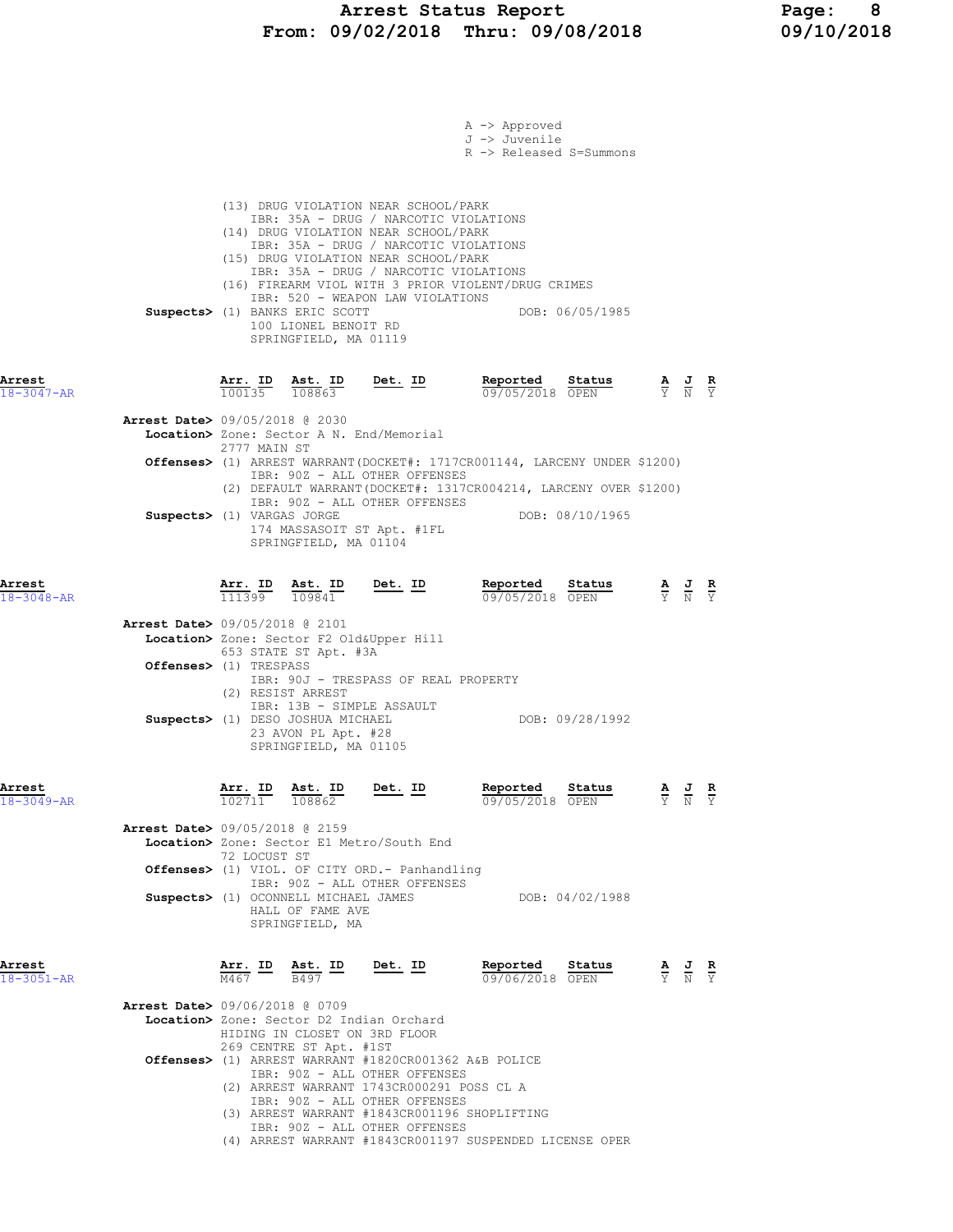|                                                          | A -> Approved<br>J -> Juvenile<br>R -> Released S=Summons                                                                                                                                                                                                                                                                                                                                                                                                                                                                                                  |  |
|----------------------------------------------------------|------------------------------------------------------------------------------------------------------------------------------------------------------------------------------------------------------------------------------------------------------------------------------------------------------------------------------------------------------------------------------------------------------------------------------------------------------------------------------------------------------------------------------------------------------------|--|
|                                                          | IBR: 90Z - ALL OTHER OFFENSES<br>(5) ARREST WARRANT #1843CR001376 SHOPLIFTING<br>IBR: 90Z - ALL OTHER OFFENSES<br>(6) ARREST WARRANT #1843CR001512 SHOPLIFTING<br>IBR: 90Z - ALL OTHER OFFENSES<br>(7) ARREST WARRANT #1843CR001513 FAIL TO STOP FOR POLICE<br>IBR: 90Z - ALL OTHER OFFENSES<br>(8) ARREST WARRANT #1898CR000242 LARCENY OVER 1200<br>IBR: 90Z - ALL OTHER OFFENSES<br>(9) ARREST WARRANT #1862CR005500 SHOPLIFTING<br>IBR: 90Z - ALL OTHER OFFENSES<br>Suspects> (1) ROMAN ANTHONY<br>DOB: 04/29/1978<br>269 CENTRE ST<br>SPRINGFIELD, MA |  |
| Arrest<br>$18 - 3053 - AR$                               | $\frac{\texttt{Arr.}}{\texttt{M467}}$ ID $\frac{\texttt{ Ast.}}{\texttt{B497}}$ ID<br><u>Det. ID</u><br>Reported Status<br><b>Reported Status</b> $\frac{A}{Y}$ <b>J R</b><br>$\frac{B}{Y}$ $\frac{S}{N}$ <b>EX</b>                                                                                                                                                                                                                                                                                                                                        |  |
|                                                          | Arrest Date> 09/06/2018 @ 0840<br>Location> Zone: Sector H2 Forest Park/EFP<br>JOHNSON RESIDENCE                                                                                                                                                                                                                                                                                                                                                                                                                                                           |  |
|                                                          | 20 RUPERT ST Apt. #3RD<br>Offenses> (1) ARREST WARRANT #1820CR001329 UNARMED ROBBERY<br>IBR: 90Z - ALL OTHER OFFENSES<br>(2) DEFAULT WARRANT 1820CR000716 SHOPLIFTING                                                                                                                                                                                                                                                                                                                                                                                      |  |
|                                                          | IBR: 90Z - ALL OTHER OFFENSES<br>DOB: 10/31/1999<br>Suspects> (1) BERTHIAUME DAKARIE<br>20 RUPERT ST Apt. #2FLR<br>SPRINGFIELD, MA                                                                                                                                                                                                                                                                                                                                                                                                                         |  |
|                                                          |                                                                                                                                                                                                                                                                                                                                                                                                                                                                                                                                                            |  |
|                                                          | Reported<br>Arr. ID<br><u>Ast. ID</u><br><u>Det. ID</u><br>Status<br>$\frac{\mathbf{A}}{\mathbf{Y}}$ $\frac{\mathbf{J}}{\mathbf{N}}$<br>D154<br>09/06/2018 OPEN                                                                                                                                                                                                                                                                                                                                                                                            |  |
|                                                          | Arrest Date> 09/06/2018 @ 1100<br>Location> Zone: Sector G2 P.P./Boston Rd.<br>WALMART SUPERCENTER                                                                                                                                                                                                                                                                                                                                                                                                                                                         |  |
|                                                          | 1105 BOSTON RD<br>Offenses> (1) DEFAULT WARRANT #1723CR000879 DRUG, POSSESS CLASS B<br>IBR: 90Z - ALL OTHER OFFENSES<br>(2) DEFAULT WARRANT #1723CR009564 REG SUSP, OPER MV - LIC SUSP OP MV<br>IBR: 90Z - ALL OTHER OFFENSES<br>(3) ARREST WARRANT #1823CR002300 LIC SUSP, UNREG MV, UNINSURED MV,<br>IBR: 90Z - ALL OTHER OFFENSES<br>(4) DEFAULT WARRANT #1820CR000474 SHOPLIFTING BY ASPORATION, 2ND OFF                                                                                                                                               |  |
|                                                          | IBR: 90Z - ALL OTHER OFFENSES<br>DOB: 08/23/1967<br>Suspects> (1) CHARVIS DOROTHY<br>69 ANDREW ST Apt. #D9<br>SPRINGFIELD, MA 01109                                                                                                                                                                                                                                                                                                                                                                                                                        |  |
|                                                          | Arr. ID<br>$\frac{\texttt{Ast.}}{\texttt{C802}}$ ID<br><u>Det. ID</u><br><b>Reported</b> Status $\frac{A}{0.9}$ $\frac{J}{0.6}$ $\frac{R}{20}$ $\frac{B}{0.8}$<br>$\overline{D662}$                                                                                                                                                                                                                                                                                                                                                                        |  |
|                                                          | <b>Arrest Date&gt;</b> 09/06/2018 @ 1815<br>Location> Zone: Sector F2 Old&Upper Hill                                                                                                                                                                                                                                                                                                                                                                                                                                                                       |  |
|                                                          | BEACON ST<br>Offenses> (1) MOTOR VEH, RECEIVE STOLEN<br>IBR: 280 - STOLEN PROPERTY OFFENSES<br>(2) UNLICENSED OPERATION OF MV                                                                                                                                                                                                                                                                                                                                                                                                                              |  |
| Arrest<br>$18 - 3055 - AR$<br>Arrest<br>$18 - 3060 - AR$ | IBR: 99 - TRAFFIC, TOWN BY-LAW OFFENSES<br>Suspects> (1) MALDONADO OMAR<br>DOB: 07/02/1998<br>19 DAWES ST<br>SPRINGFIELD, MA                                                                                                                                                                                                                                                                                                                                                                                                                               |  |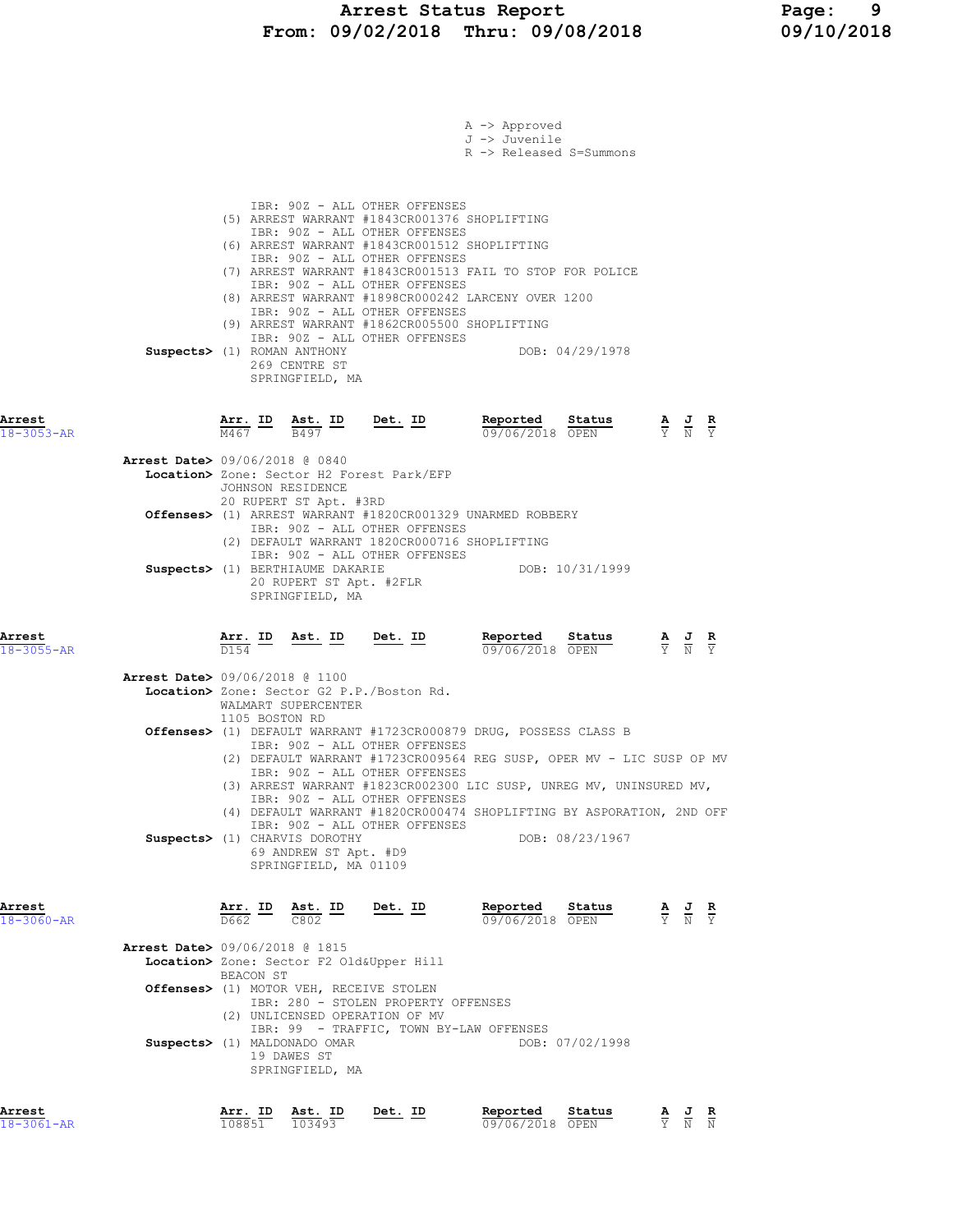# Arrest Status Report Page: 10<br>19/02/2018 Thru: 09/08/2018 09/10/2018 From: 09/02/2018 Thru: 09/08/2018

|                            |                                          |                               |                                                                                          |                                                                                                                                                   | A -> Approved<br>J -> Juvenile<br>R -> Released S=Summons                                                                                  |                                                                                                       |  |
|----------------------------|------------------------------------------|-------------------------------|------------------------------------------------------------------------------------------|---------------------------------------------------------------------------------------------------------------------------------------------------|--------------------------------------------------------------------------------------------------------------------------------------------|-------------------------------------------------------------------------------------------------------|--|
|                            | <b>Arrest Date&gt;</b> 09/06/2018 @ 1845 | 3 GROVE ST                    | (2) STOP/YIELD, FAIL TO                                                                  | Location> Zone: Sector A N. End/Memorial<br>Offenses> (1) LICENSE SUSPENDED, OP MV WITH<br>405 CENTRAL ST Apt. #2FL<br>SPRINGFIELD, MA 01105-1541 | IBR: 99 - TRAFFIC, TOWN BY-LAW OFFENSES<br>IBR: 99 - TRAFFIC, TOWN BY-LAW OFFENSES<br>Suspects> (1) CARRASQUILLO MATTHEW J DOB: 12/04/1996 |                                                                                                       |  |
| Arrest<br>$18 - 3062 - AR$ |                                          | 107860 100652                 | Arr. ID Ast. ID                                                                          | $Det. ID$                                                                                                                                         | Reported<br>Status<br>09/06/2018 OPEN                                                                                                      | $\frac{\mathbf{A}}{\mathbf{Y}}$ $\frac{\mathbf{J}}{\mathbf{N}}$ $\frac{\mathbf{R}}{\mathbf{Y}}$       |  |
|                            | <b>Arrest Date&gt; 09/06/2018 @ 2010</b> | <b>CVS</b><br>615 BELMONT AVE | IBR: 23C - SHOPLIFTING<br>Suspects> (1) RACCO ROBERT JR.                                 | Location> Zone: Sector H3 Forest Park/EFP<br>Offenses> (1) SHOPLIFTING BY ASPORTATION                                                             | DOB: 12/07/1989                                                                                                                            |                                                                                                       |  |
|                            |                                          |                               | SPRINGFIELD, MA                                                                          | 632 BELMONT AVE Apt. #3FL                                                                                                                         |                                                                                                                                            |                                                                                                       |  |
| Arrest<br>$18 - 3063 - AR$ | Arrest Date> 09/06/2018 @ 2109           | Arr. ID<br>109490             | <u>Ast. ID</u>                                                                           | <u>Det. ID</u><br>Location> Zone: Sector E1 Metro/South End                                                                                       | Reported<br>Status<br>09/06/2018 OPEN                                                                                                      | $\frac{\mathbf{A}}{\overline{Y}}$ $\frac{\mathbf{J}}{\overline{N}}$ $\frac{\mathbf{R}}{\overline{Y}}$ |  |
|                            |                                          | MAIN ST<br>HOMELESS           | Offenses> (1) DEFAULT WARRANT<br>Suspects> (1) MUCKLE LAWRENCE LEE<br>SPRINGFIELD, MA    | IBR: 90Z - ALL OTHER OFFENSES                                                                                                                     | DOB: 05/19/1976                                                                                                                            |                                                                                                       |  |
| Arrest<br>18-3065-AR       | Arrest Date> 09/07/2018 @ 0215           | $\frac{\text{Arr.}}{040936}$  | Ast. ID<br>111415                                                                        | Det. ID                                                                                                                                           | Reported<br>Status<br>09/07/2018 OPEN                                                                                                      | $\frac{\mathbf{A}}{\mathbf{Y}}$ $\frac{\mathbf{J}}{\mathbf{N}}$ $\frac{\mathbf{R}}{\mathbf{Y}}$       |  |
|                            |                                          | 1 MGM WAY                     | MGM PARKING GARAGE                                                                       | Location> Zone: Sector E1 Metro/South End                                                                                                         |                                                                                                                                            |                                                                                                       |  |
|                            |                                          |                               | Offenses> (1) DEFAULT WARRANT<br>(2) DEFAULT WARRANT<br>(3) DEFAULT WARRANT              | IBR: 90Z - ALL OTHER OFFENSES<br>IBR: 90Z - ALL OTHER OFFENSES<br>IBR: 90Z - ALL OTHER OFFENSES                                                   |                                                                                                                                            |                                                                                                       |  |
|                            |                                          |                               | Suspects> (1) MESTRE MEGAN LEE<br>374 WEST AVE<br>LUDLOW, MA 01056                       |                                                                                                                                                   | DOB: 08/05/1998                                                                                                                            |                                                                                                       |  |
| Arrest<br>18-3066-AR       |                                          | Arr. ID<br>109489             | Ast. ID<br>104282                                                                        | Det. ID                                                                                                                                           | Reported<br>Status<br>09/07/2018 OPEN                                                                                                      | $\frac{\mathbf{A}}{\overline{Y}}$ $\frac{\mathbf{J}}{\overline{N}}$ $\frac{\mathbf{R}}{\overline{Y}}$ |  |
|                            | <b>Arrest Date&gt; 09/07/2018 @ 0251</b> | MGM SPRINGFIELD<br>1 MGM WAY  |                                                                                          | Location> Zone: Sector E1 Metro/South End                                                                                                         |                                                                                                                                            |                                                                                                       |  |
|                            |                                          |                               | Offenses> (1) DISORDERLY CONDUCT<br>Suspects> (1) DENAPOLI CHRISTOPHER<br>28 DOWNING CIR | IBR: 90C - DISORDERLY CONDUCT                                                                                                                     | DOB: 10/02/1996                                                                                                                            |                                                                                                       |  |

BLOOMFIELD, CT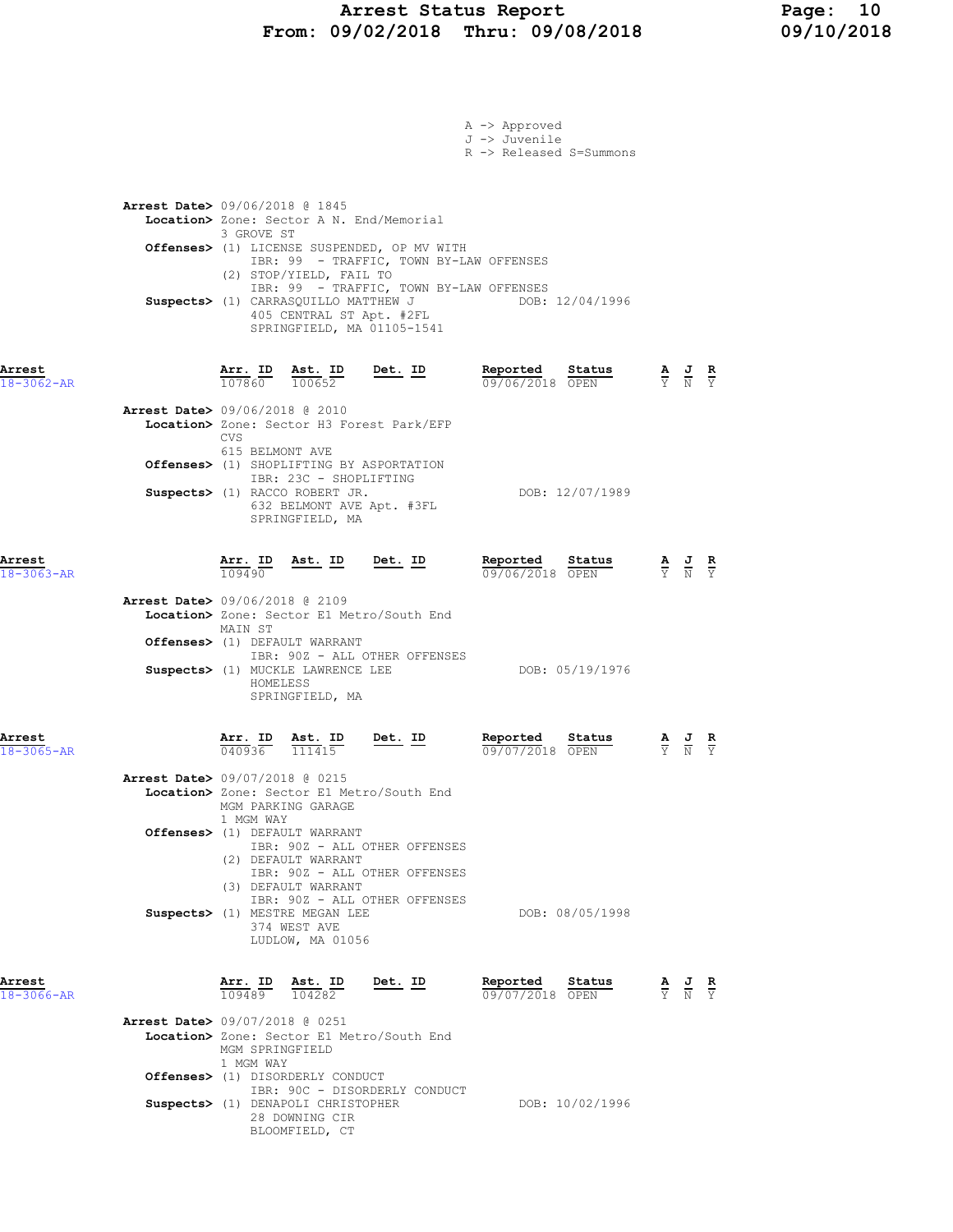## Arrest Status Report Page: 11 From: 09/02/2018 Thru: 09/08/2018

|  | A -> Approved |                         |
|--|---------------|-------------------------|
|  | J -> Juvenile |                         |
|  |               | R -> Released S=Summons |

| Arrest<br>$18 - 3067 - AR$               | $\frac{\texttt{Arr.}}{112502}$ |                                                                           | $\frac{\texttt{Ast.}}{107873}$ Det. ID                                                                                                                                                                 | <b>Reported Status A J R</b> 09/07/2018 OPEN Y N Y |                                                                                                 |
|------------------------------------------|--------------------------------|---------------------------------------------------------------------------|--------------------------------------------------------------------------------------------------------------------------------------------------------------------------------------------------------|----------------------------------------------------|-------------------------------------------------------------------------------------------------|
| Arrest Date> 09/07/2018 @ 0246           | 228 BELMONT AVE                | Location> Zone: Sector H1 Forest Park                                     |                                                                                                                                                                                                        |                                                    |                                                                                                 |
|                                          |                                |                                                                           | Offenses> (1) LICENSE SUSPENDED, OP MV WITH<br>(2) FIREARM, CARRY WITHOUT LICENSE                                                                                                                      | IBR: 99 - TRAFFIC, TOWN BY-LAW OFFENSES            |                                                                                                 |
|                                          |                                | Suspects> (1) ROSADO GUILLERMO<br>886 DWIGHT Apt. #2<br>HOLYOKE, MA 01040 | IBR: 520 - WEAPON LAW VIOLATIONS<br>(3) POSSESSION AMMO W/O ID (MACE + AMMO)<br>IBR: 90Z - ALL OTHER OFFENSES                                                                                          | DOB: 01/19/1991                                    |                                                                                                 |
| Arrest<br>$18 - 3068 - AR$               | H626 F                         | E466 L                                                                    | Arr. ID Ast. ID Det. ID                                                                                                                                                                                | Reported<br>Status<br>09/07/2018 OPEN              | $\frac{\mathbf{A}}{\mathbf{Y}}$ $\frac{\mathbf{J}}{\mathbf{N}}$ $\frac{\mathbf{R}}{\mathbf{Y}}$ |
| <b>Arrest Date&gt; 09/07/2018 @ 1130</b> | 95 CHESTNUT ST                 | CHESTNUT PACKAGE STORE                                                    | <b>Location&gt;</b> Zone: Sector E2 Metro/6Corners                                                                                                                                                     |                                                    |                                                                                                 |
|                                          |                                | Offenses> (1) DISORDERLY CONDUCT<br>22 CLEAVLAND ST                       | IBR: 90C - DISORDERLY CONDUCT<br>Suspects> (1) CHARTER DANIEL JOSEPH                                                                                                                                   | DOB: 09/28/1973                                    |                                                                                                 |
| Arrest<br>18-3069-AR                     |                                | AGAWAM, MA 22222                                                          | $\frac{\texttt{Arr.}}{\texttt{M027}}$ ID ast. ID Det. ID                                                                                                                                               | Reported Status<br>09/07/2018 OPEN                 | $\frac{\mathbf{A}}{\mathbf{Y}}$ $\frac{\mathbf{J}}{\mathbf{N}}$ $\frac{\mathbf{R}}{\mathbf{N}}$ |
| <b>Arrest Date&gt; 09/07/2018 @ 1300</b> | 527 ALLEN ST                   | NEW WORLD GAS STATION                                                     | Location> Zone: Sector H2 Forest Park/EFP                                                                                                                                                              |                                                    |                                                                                                 |
|                                          |                                | Offenses> (1) DRUG, DISTRIBUTE CLASS A                                    | IBR: 35A - DRUG / NARCOTIC VIOLATIONS<br>(2) DRUG, POSSESS TO DISTRIB CLASS A<br>IBR: 35A - DRUG / NARCOTIC VIOLATIONS                                                                                 |                                                    |                                                                                                 |
|                                          |                                |                                                                           | (3) DRUG, POSSESS TO DISTRIB CLASS A<br>IBR: 35A - DRUG / NARCOTIC VIOLATIONS<br>(4) DRUG, POSSESS TO DISTRIB CLASS B<br>IBR: 35A - DRUG / NARCOTIC VIOLATIONS<br>(5) DRUG, POSSESS TO DISTRIB CLASS B |                                                    |                                                                                                 |
|                                          |                                | 33 BITHER ST                                                              | IBR: 35A - DRUG / NARCOTIC VIOLATIONS<br>Suspects> (1) GOMEZ-MARTINEZ KIOMARYS E<br>SPRINGFIELD, MA 01118-0000                                                                                         | DOB: 08/25/1992                                    |                                                                                                 |
| Arrest<br>$18 - 3070 - AR$               | Arr. ID<br>M027                | Ast. ID<br>$\overline{K109}$                                              | Det. ID                                                                                                                                                                                                | Reported<br>Status<br>09/07/2018 OPEN              | $\frac{\mathbf{A}}{\mathbf{Y}}$ $\frac{\mathbf{J}}{\mathbf{N}}$<br>$\frac{R}{Y}$                |
| Arrest Date> 09/07/2018 @ 1340           | 527 ALLEN ST                   | NEW WORLD GAS STATION                                                     | Location> Zone: Sector H2 Forest Park/EFP                                                                                                                                                              |                                                    |                                                                                                 |
|                                          |                                | <b>Offenses&gt;</b> (1) DRUG, DISTRIBUTE CLASS A<br>(3) DEFAULT WARRANT   | IBR: 35A - DRUG / NARCOTIC VIOLATIONS<br>(2) DRUG, POSSESS TO DISTRIB CLASS A<br>IBR: 35A - DRUG / NARCOTIC VIOLATIONS                                                                                 |                                                    |                                                                                                 |

IBR: 90Z - ALL OTHER OFFENSES

Suspects> (1) RODRIGUEZ LUIS ANTONIO DOB: 04/23/1973 137 CEDAR ST Apt. #2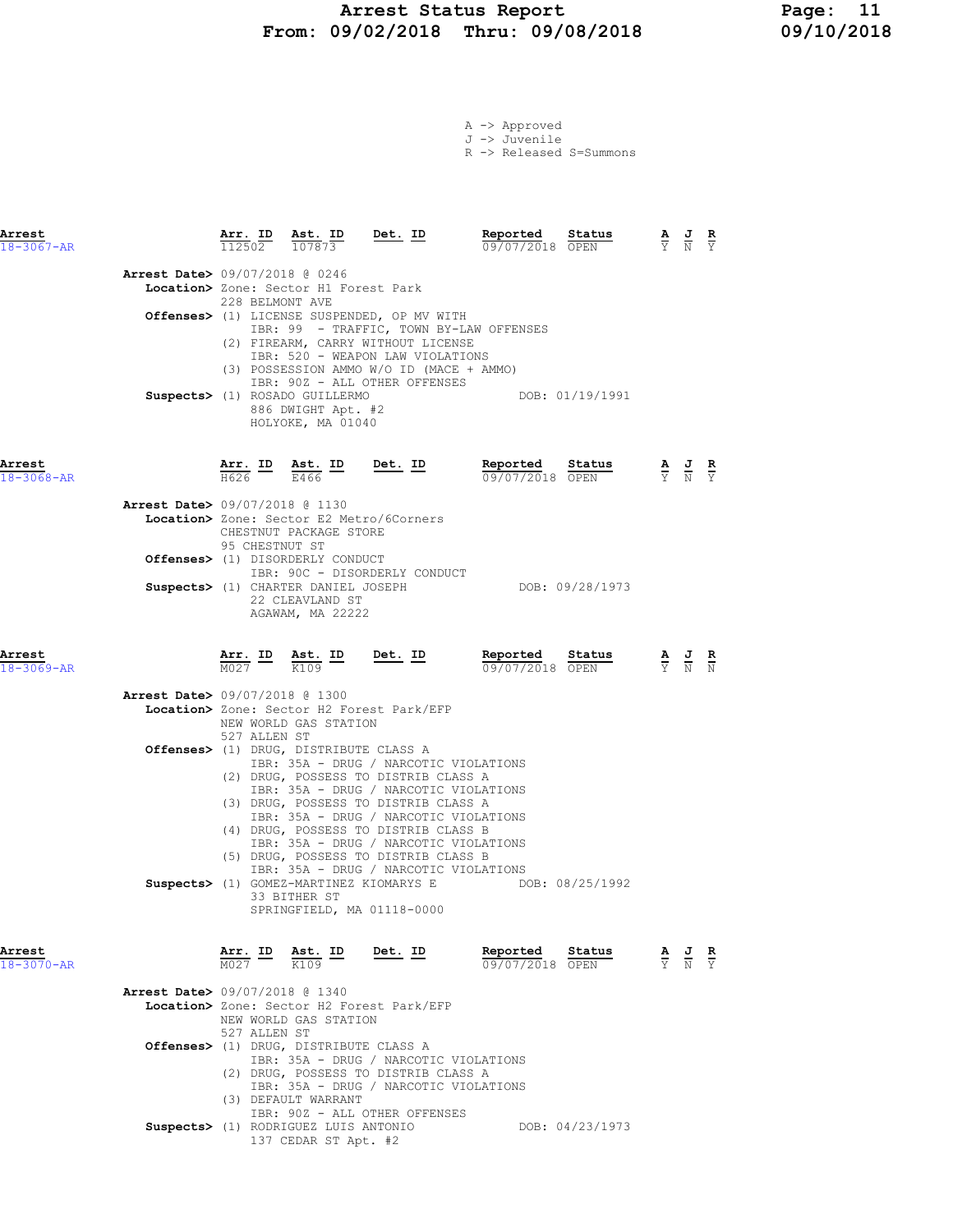## Arrest Status Report 12<br>19/02/2018 Thru: 09/08/2018 19/09/10/2018 From: 09/02/2018 Thru: 09/08/2018

A -> Approved J -> Juvenile R -> Released S=Summons

SPRINGFIELD, MA

| Arrest<br>$18 - 3071 - AR$ |                                                                                                             |                                       | Arr. ID Ast. ID Det. ID<br>K109                                                                         |                                                                                                                                                                                                                      | Reported<br>Status<br>09/07/2018 OPEN                                                       | $\frac{\mathbf{A}}{\mathbf{Y}}$ $\frac{\mathbf{J}}{\mathbf{N}}$ $\frac{\mathbf{R}}{\mathbf{N}}$ |  |
|----------------------------|-------------------------------------------------------------------------------------------------------------|---------------------------------------|---------------------------------------------------------------------------------------------------------|----------------------------------------------------------------------------------------------------------------------------------------------------------------------------------------------------------------------|---------------------------------------------------------------------------------------------|-------------------------------------------------------------------------------------------------|--|
|                            | <b>Arrest Date&gt; 09/07/2018 @ 1245</b>                                                                    | 69 PLUMTREE RD                        | NATHAN BILL PARK<br>Offenses> (1) DRUG, POSSESS CLASS A<br>66 UNDINE CIR                                | Location> Zone: Sector H2 Forest Park/EFP<br>IBR: 35A - DRUG / NARCOTIC VIOLATIONS<br>SPRINGFIELD, MA 01109-1102                                                                                                     | Suspects> (1) COLLINS JOHN CHARLES DOB: 06/23/1979                                          |                                                                                                 |  |
| Arrest<br>$18 - 3073 - AR$ | <b>Arrest Date&gt;</b> 09/07/2018 @ 1705<br><b>Offenses&gt;</b> (1) TRESPASS<br>Suspects> (1) RIVERA HECTOR | 106661<br>21 GREENWICH ST<br>HOMELESS | $Arr_{\frac{1}{2}}$ ID Ast. ID<br>108863<br>SPRINGFIELD, MA                                             | Det. ID<br>Location> Zone: Sector A N. End/Memorial<br>IBR: 90J - TRESPASS OF REAL PROPERTY                                                                                                                          | Reported<br>Status<br>09/07/2018 OPEN<br>DOB: 04/20/1968                                    | $\frac{\mathbf{A}}{\mathbf{Y}}$ $\frac{\mathbf{J}}{\mathbf{N}}$ $\frac{\mathbf{R}}{\mathbf{Y}}$ |  |
| Arrest<br>$18 - 3074 - AR$ | Arrest Date> 09/07/2018 @ 1705<br>Offenses> (1) TRESPASS                                                    | 106661<br>21 GREENWICH ST             | Arr. ID Ast. ID<br>108863<br>CAREW ST<br>SPRINGFIELD, MA                                                | $Det.$ ID<br>Location> Zone: Sector A N. End/Memorial<br>IBR: 90J - TRESPASS OF REAL PROPERTY                                                                                                                        | Reported Status<br>09/07/2018 OPEN<br>Suspects> (1) SEMPRIT-RAMOS FRANCISCO DOB: 07/05/1975 | $\frac{\mathbf{A}}{\mathbf{Y}}$ $\frac{\mathbf{J}}{\mathbf{N}}$ $\frac{\mathbf{R}}{\mathbf{N}}$ |  |
| Arrest<br>$18 - 3075 - AR$ | Arrest Date> 09/07/2018 @ 1710                                                                              | 29 SCHOOL ST                          | Arr. ID Ast. ID<br>101951 101948<br>(2) DEFAULT WARRANT<br>Suspects> (1) TORRES JUAN<br>SPRINGFIELD, MA | Det. ID<br>Location> Zone: Sector E2 Metro/6Corners<br><b>Offenses&gt;</b> (1) VIOL. OF CITY ORD. - Open Container<br>IBR: 90Z - ALL OTHER OFFENSES<br>IBR: 90Z - ALL OTHER OFFENSES<br>60 LOS ANGELES ST Apt. #1FLR | Reported<br>Status<br>09/07/2018 OPEN<br>DOB: 10/17/1982                                    | $\frac{\mathbf{A}}{\mathbf{Y}}$ $\frac{\mathbf{J}}{\mathbf{N}}$ $\frac{\mathbf{R}}{\mathbf{Y}}$ |  |
| Arrest<br>$18 - 3076 - AR$ | <b>Arrest Date&gt; 09/07/2018 @ 1736</b><br>Offenses> (1) CARJACKING                                        | 286 UNION ST                          | IBR: 120 - ROBBERY                                                                                      | $\frac{\texttt{Arr.}}{111534}$ $\frac{\texttt{ Ast.}}{107608}$ Det. ID<br>Location> Zone: Sector E2 Metro/6Corners<br>(2) RECKLESS OPERATION OF MOTOR VEHICLE                                                        | Reported Status<br>09/07/2018 OPEN<br>IBR: 99 - TRAFFIC, TOWN BY-LAW OFFENSES               | $\frac{\mathbf{A}}{\mathbf{Y}}$ $\frac{\mathbf{J}}{\mathbf{N}}$ $\frac{\mathbf{R}}{\mathbf{Y}}$ |  |

(3) DRUG, POSSESS CLASS B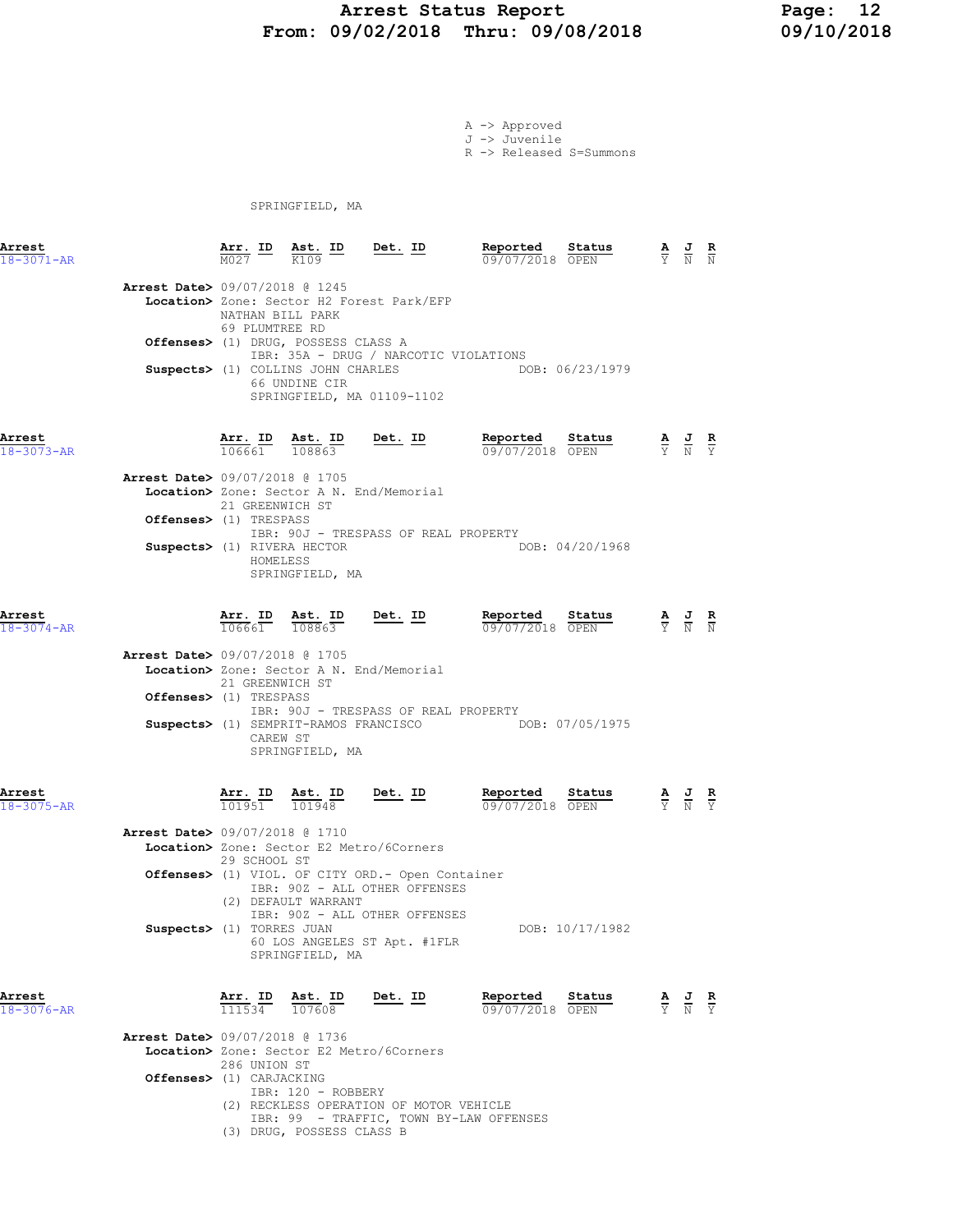## Arrest Status Report Page: 13 From: 09/02/2018 Thru: 09/08/2018 09/10/2018

|                            |                                          |                                                                |                                                                                                      |                                                                                                                                                               | A -> Approved<br>J -> Juvenile<br>R -> Released S=Summons |                 |                                                                                                 |                                                                                                 |  |
|----------------------------|------------------------------------------|----------------------------------------------------------------|------------------------------------------------------------------------------------------------------|---------------------------------------------------------------------------------------------------------------------------------------------------------------|-----------------------------------------------------------|-----------------|-------------------------------------------------------------------------------------------------|-------------------------------------------------------------------------------------------------|--|
|                            |                                          |                                                                | (5) STOP/YIELD, FAIL TO<br>Suspects> (1) DAVIS ANTWAN DANTE<br>104 LOWELL ST<br>SPRINGFIELD, MA      | IBR: 35A - DRUG / NARCOTIC VIOLATIONS<br>(4) UNLICENSED OPERATION OF MV<br>IBR: 99 - TRAFFIC, TOWN BY-LAW OFFENSES<br>IBR: 99 - TRAFFIC, TOWN BY-LAW OFFENSES |                                                           | DOB: 04/23/1984 |                                                                                                 |                                                                                                 |  |
| Arrest<br>$18 - 3077 - AR$ |                                          | $\frac{\texttt{Arr.}}{\texttt{max}}$<br>111442                 | $\frac{\texttt{Ast. ID}}{101937}$                                                                    | $Det. ID$                                                                                                                                                     | Reported<br>09/07/2018 OPEN                               | <u>Status</u>   | $\frac{\mathbf{A}}{\mathbf{Y}}$ $\frac{\mathbf{J}}{\mathbf{N}}$ $\frac{\mathbf{R}}{\mathbf{N}}$ |                                                                                                 |  |
|                            | Arrest Date> 09/07/2018 @ 1821           | EDWARDS ST                                                     |                                                                                                      | Location> Zone: Sector E2 Metro/6Corners                                                                                                                      |                                                           |                 |                                                                                                 |                                                                                                 |  |
|                            |                                          |                                                                |                                                                                                      | Offenses> (1) DEFAULT WARRANT (1823CR004621)<br>IBR: 90Z - ALL OTHER OFFENSES<br>(2) DEFAULT WARRANT (1823CR003949)                                           |                                                           |                 |                                                                                                 |                                                                                                 |  |
|                            |                                          |                                                                | 217 TYLER ST                                                                                         | IBR: 90Z - ALL OTHER OFFENSES<br>Suspects> (1) KILPATRICK VAN RITHELL<br>SPRINGFIELD, MA 01108-2646                                                           |                                                           | DOB: 03/25/1962 |                                                                                                 |                                                                                                 |  |
| Arrest<br>$18 - 3079 - AR$ |                                          |                                                                |                                                                                                      | $\frac{\texttt{Arr.}}{109788}$ $\frac{\texttt{ Ast.}}{D784}$ $\frac{\texttt{ID}}{2098}$ $\frac{\texttt{Det.}}{2098}$                                          | Reported<br>09/07/2018 OPEN                               | Status          |                                                                                                 | $\frac{\mathbf{A}}{\mathbf{Y}}$ $\frac{\mathbf{J}}{\mathbf{N}}$ $\frac{\mathbf{R}}{\mathbf{Y}}$ |  |
|                            | <b>Arrest Date&gt; 09/07/2018 @ 2112</b> | MATTOON ST                                                     |                                                                                                      | Location> Zone: Sector E2 Metro/6Corners                                                                                                                      |                                                           |                 |                                                                                                 |                                                                                                 |  |
|                            |                                          |                                                                |                                                                                                      | Offenses> (1) DEFAULT WARRANT - 1823CR003124<br>IBR: 90Z - ALL OTHER OFFENSES<br>(2) DEFAULT WARRANT 0- 1723CR004495<br>IBR: 90Z - ALL OTHER OFFENSES         |                                                           |                 |                                                                                                 |                                                                                                 |  |
|                            |                                          |                                                                | Suspects> (1) DELGADO JUAN IGNASIO<br>14 MATTOON ST Apt. #4L<br>SPRINGFIELD, MA                      |                                                                                                                                                               |                                                           | DOB: 12/16/1981 |                                                                                                 |                                                                                                 |  |
| Arrest<br>$18 - 3082 - AR$ |                                          | $\frac{\texttt{Arr.}}{108849}$ $\frac{\texttt{ Ast.}}{111527}$ |                                                                                                      | Det. ID                                                                                                                                                       | Reported<br>09/07/2018 OPEN                               | Status          |                                                                                                 | $\frac{\mathbf{A}}{\mathbf{Y}}$ $\frac{\mathbf{J}}{\mathbf{N}}$ $\frac{\mathbf{R}}{\mathbf{N}}$ |  |
|                            | Arrest Date> 09/08/2018 @ 0010           | 110 TYLER ST                                                   |                                                                                                      | Location> Zone: Sector F2 Old&Upper Hill                                                                                                                      |                                                           |                 |                                                                                                 |                                                                                                 |  |
|                            |                                          |                                                                | $(3)$ . A&B $(Simple)$<br>IBR: 13B - SIMPLE ASSAULT                                                  | Offenses> (1) ASSAULT W/DANGEROUS WEAPON<br>IBR: 13A - AGGRAVATED ASSAULT<br>(2) ASSAULT W/DANGEROUS WEAPON<br>IBR: 13A - AGGRAVATED ASSAULT                  |                                                           |                 |                                                                                                 |                                                                                                 |  |
|                            |                                          |                                                                | (4) DISORDERLY CONDUCT<br>Suspects> (1) WILLIAMS ALLAN<br>117 TYLER ST Apt. #2FLR<br>SPRINGFIELD, MA | IBR: 90C - DISORDERLY CONDUCT                                                                                                                                 |                                                           | DOB: 12/28/1956 |                                                                                                 |                                                                                                 |  |
| Arrest<br>18-3083-AR       |                                          | $\frac{\texttt{Arr. ID}}{111463}$                              | $\frac{\text{Ast.}}{103507}$                                                                         | Det. ID                                                                                                                                                       | Reported<br>09/08/2018 OPEN                               | Status          |                                                                                                 | $\frac{\mathbf{A}}{\mathbf{Y}}$ $\frac{\mathbf{J}}{\mathbf{N}}$ $\frac{\mathbf{R}}{\mathbf{Y}}$ |  |
|                            | Arrest Date> 09/08/2018 @ 0104           |                                                                | THE ZONE NIGHT CLUB                                                                                  | Location> Zone: Sector E1 Metro/South End                                                                                                                     |                                                           |                 |                                                                                                 |                                                                                                 |  |
|                            |                                          |                                                                | 80 WORTHINGTON ST                                                                                    | Offenses> (1) VIOL. OF CITY ORD. - Open Container<br>IBR: 90Z - ALL OTHER OFFENSES                                                                            |                                                           |                 |                                                                                                 |                                                                                                 |  |
|                            |                                          |                                                                | Suspects> (1) CORTEZ ISMAEL NMI                                                                      |                                                                                                                                                               |                                                           | DOB: 06/21/1966 |                                                                                                 |                                                                                                 |  |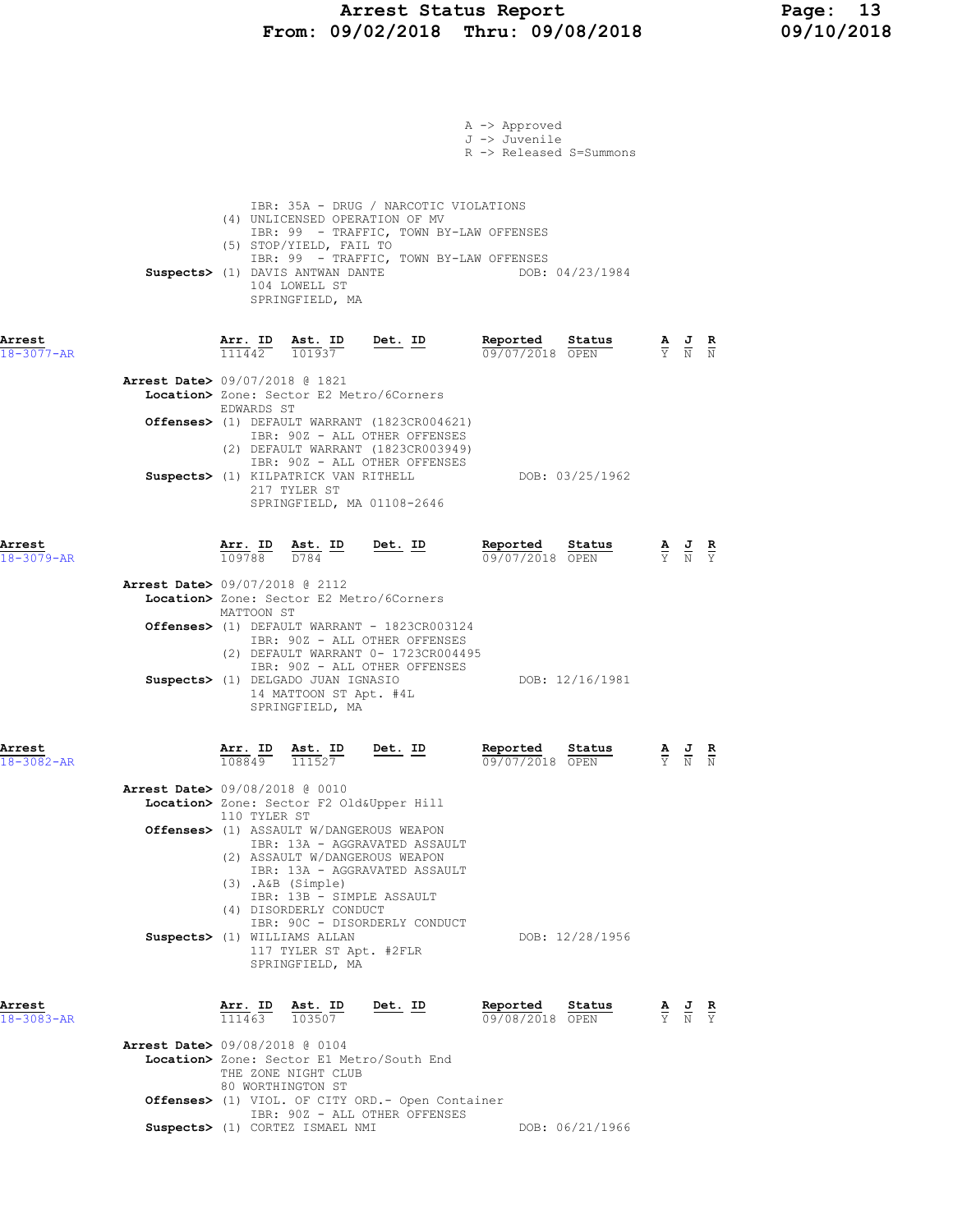# Arrest Status Report Page: 14 From: 09/02/2018 Thru: 09/08/2018

|                            |                                          |                                |                                                                                  |                                                                                  | A -> Approved<br>J -> Juvenile<br>R -> Released S=Summons                                            |                                                                                                 |                                                                                                 |  |
|----------------------------|------------------------------------------|--------------------------------|----------------------------------------------------------------------------------|----------------------------------------------------------------------------------|------------------------------------------------------------------------------------------------------|-------------------------------------------------------------------------------------------------|-------------------------------------------------------------------------------------------------|--|
|                            |                                          |                                | 15 PINECREST DR Apt. #5R<br>SPRINGFIELD, MA                                      |                                                                                  |                                                                                                      |                                                                                                 |                                                                                                 |  |
| Arrest<br>$18 - 3086 - AR$ |                                          | $\frac{\texttt{Arr.}}{109903}$ |                                                                                  | $\frac{\texttt{Ast.}}{111442}$ Det. ID                                           | Reported Status<br>09/08/2018 OPEN                                                                   | $\frac{\mathbf{A}}{\mathbf{Y}}$ $\frac{\mathbf{J}}{\mathbf{N}}$ $\frac{\mathbf{R}}{\mathbf{N}}$ |                                                                                                 |  |
|                            | <b>Arrest Date&gt; 09/08/2018 @ 0235</b> | SCHOOL ST                      | <b>Offenses&gt;</b> (1) STOP/YIELD, FAIL TO<br>(2) SIGNAL, FAIL TO               | Location> Zone: Sector E2 Metro/6Corners                                         | IBR: 99 - TRAFFIC, TOWN BY-LAW OFFENSES                                                              |                                                                                                 |                                                                                                 |  |
|                            |                                          | (3) OUI LIQUOR                 | Suspects> (1) PANIAGUA VICTORIA<br>108 PETERSON RD<br>PALMER, MA 01069           |                                                                                  | IBR: 99 - TRAFFIC, TOWN BY-LAW OFFENSES<br>IBR: 90D - DRIVING UNDER THE INFLUENCE<br>DOB: 02/27/1998 |                                                                                                 |                                                                                                 |  |
| Arrest<br>$18 - 3087 - AR$ |                                          | R620                           |                                                                                  | Arr. ID Ast. ID Det. ID                                                          | Reported Status<br>09/08/2018 OPEN                                                                   | $\frac{\mathbf{A}}{\mathbf{Y}}$ $\frac{\mathbf{J}}{\mathbf{N}}$ $\frac{\mathbf{R}}{\mathbf{Y}}$ |                                                                                                 |  |
|                            | <b>Arrest Date&gt; 09/08/2018 @ 1324</b> |                                |                                                                                  | Location> Zone: Sector E1 Metro/South End                                        |                                                                                                      |                                                                                                 |                                                                                                 |  |
|                            |                                          | 679 MAIN ST                    |                                                                                  | <b>Offenses&gt;</b> (1) UNLICENSED OPERATION OF MV                               | IBR: 99 - TRAFFIC, TOWN BY-LAW OFFENSES                                                              |                                                                                                 |                                                                                                 |  |
|                            |                                          |                                | Suspects> (1) NIEVES ANDFEL MANUEL<br>1123 ST JAMES AVE<br>SPRINGFIELD, MA 01109 |                                                                                  | DOB: 11/16/1998                                                                                      |                                                                                                 |                                                                                                 |  |
| Arrest<br>$18 - 3088 - AR$ |                                          |                                | $\frac{\texttt{Arr.}}{107051}$ $\frac{\texttt{ Ast.}}{112491}$                   | $Det. ID$                                                                        | Reported<br>Status<br>09/08/2018 OPEN                                                                |                                                                                                 | $\frac{\mathbf{A}}{\mathbf{Y}}$ $\frac{\mathbf{J}}{\mathbf{N}}$ $\frac{\mathbf{R}}{\mathbf{Y}}$ |  |
|                            | Arrest Date> 09/08/2018 @ 1459           |                                | Location> Zone: Sector H1 Forest Park                                            |                                                                                  |                                                                                                      |                                                                                                 |                                                                                                 |  |
|                            |                                          |                                | 31 FORT PLEASANT AVE                                                             | Offenses> (1) VIOL. OF CITY ORD. - Panhandling<br>IBR: 90Z - ALL OTHER OFFENSES  |                                                                                                      |                                                                                                 |                                                                                                 |  |
|                            |                                          |                                | (2) DEFAULT WARRANT<br>1118 MAIN ST<br>AGAWAM, MA 01001                          | IBR: 90Z - ALL OTHER OFFENSES<br>Suspects> (1) OCONNELL MICHAEL JAMES            | DOB: 04/02/1988                                                                                      |                                                                                                 |                                                                                                 |  |
| Arrest<br>$18 - 3089 - AR$ |                                          |                                |                                                                                  | $\frac{\texttt{Arr. ID}}{108853}$ $\frac{\texttt{ Ast. ID}}{111525}$ Det. ID     | Reported Status<br>09/08/2018 OPEN                                                                   | $\frac{\mathbf{A}}{\mathbf{Y}}$ $\frac{\mathbf{J}}{\mathbf{N}}$ $\frac{\mathbf{R}}{\mathbf{N}}$ |                                                                                                 |  |
|                            | <b>Arrest Date&gt; 09/08/2018 @ 1706</b> |                                |                                                                                  | Location> Zone: Sector E2 Metro/6Corners<br>FRIENDS OF THE HOMELESS -WOMENS SIDE |                                                                                                      |                                                                                                 |                                                                                                 |  |
|                            | Offenses> (1) .A&B (Simple)              |                                | 755 WORTHINGTON ST                                                               | IBR: 13B - SIMPLE ASSAULT                                                        |                                                                                                      |                                                                                                 |                                                                                                 |  |
|                            |                                          |                                | Suspects> (1) MICHAELIS ADAM<br>81 ASPEN RD<br>SPRINGFIELD, MA                   |                                                                                  | DOB: 07/26/1978                                                                                      |                                                                                                 |                                                                                                 |  |
| Arrest<br>18-3091-AR       |                                          | Arr. ID<br>111495              | <u>Ast. ID</u>                                                                   | <u>Det. ID</u>                                                                   | Reported Status<br>09/08/2018 OPEN                                                                   |                                                                                                 | $\frac{\mathbf{A}}{\mathbf{Y}}$ $\frac{\mathbf{J}}{\mathbf{N}}$ $\frac{\mathbf{R}}{\mathbf{Y}}$ |  |
|                            |                                          |                                |                                                                                  |                                                                                  |                                                                                                      |                                                                                                 |                                                                                                 |  |

Arrest Date> 09/08/2018 @ 1923 Location> Zone: Sector F2 Old&Upper Hill LADD ST